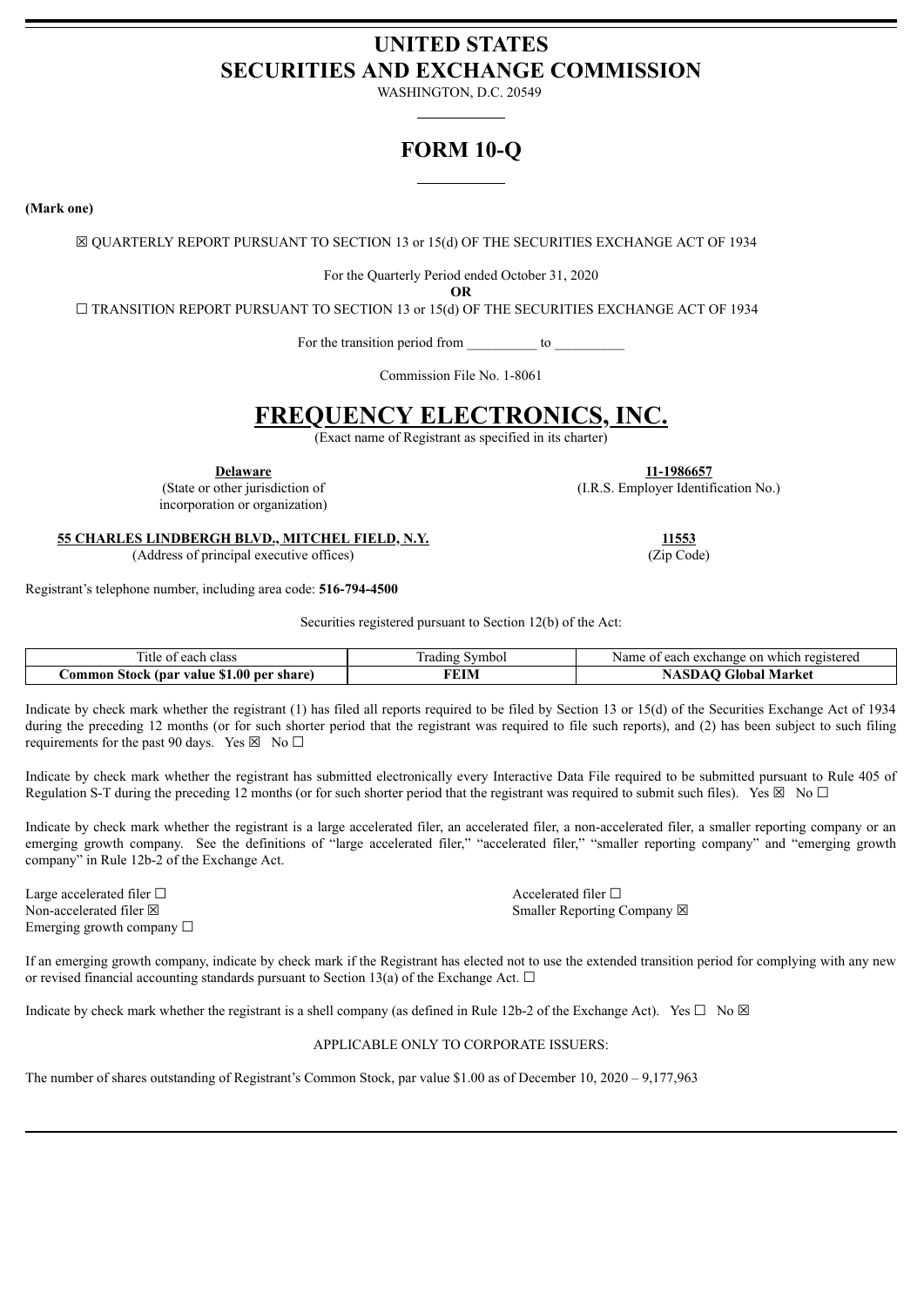## **TABLE OF CONTENTS**

<span id="page-1-0"></span>

| Part I. Financial Information:                                                                                                                      | Page<br>No. |
|-----------------------------------------------------------------------------------------------------------------------------------------------------|-------------|
| Item 1 - Financial Statements:                                                                                                                      |             |
| Condensed Consolidated Balance Sheets – October 31, 2020 (unaudited) and April 30, 2020                                                             | 3           |
| Condensed Consolidated Statements of Operations and Comprehensive Income (Loss) Six and Three Months Ended October 31, 2020<br>and 2019 (unaudited) | 4           |
| Condensed Consolidated Statements of Cash Flows Six Months Ended October 31, 2020 and 2019 (unaudited)                                              | 5           |
| Condensed Consolidated Statements of Changes in Stockholders' Equity Three and Six Months Ended October 31, 2020 (unaudited)                        | 6           |
| Condensed Consolidated Statements of Changes in Stockholders' Equity Three and Six Months Ended October 31, 2019 (unaudited)                        | 7           |
| <b>Notes to Condensed Consolidated Financial Statements (unaudited)</b>                                                                             | $8 - 17$    |
| <u>Item 2 - Management's Discussion and Analysis of Financial Condition and Results of Operations</u>                                               | 18-24       |
| Item 3 - Quantitative and Qualitative Disclosures About Market Risk                                                                                 | 25          |
| <b>Item 4 - Controls and Procedures</b>                                                                                                             | 25          |
| Part II. Other Information:                                                                                                                         |             |
| Item 1 - Legal Proceedings                                                                                                                          | 26          |
| Item 6 - Exhibits                                                                                                                                   | 27          |
| <b>Signatures</b>                                                                                                                                   | 28          |
|                                                                                                                                                     |             |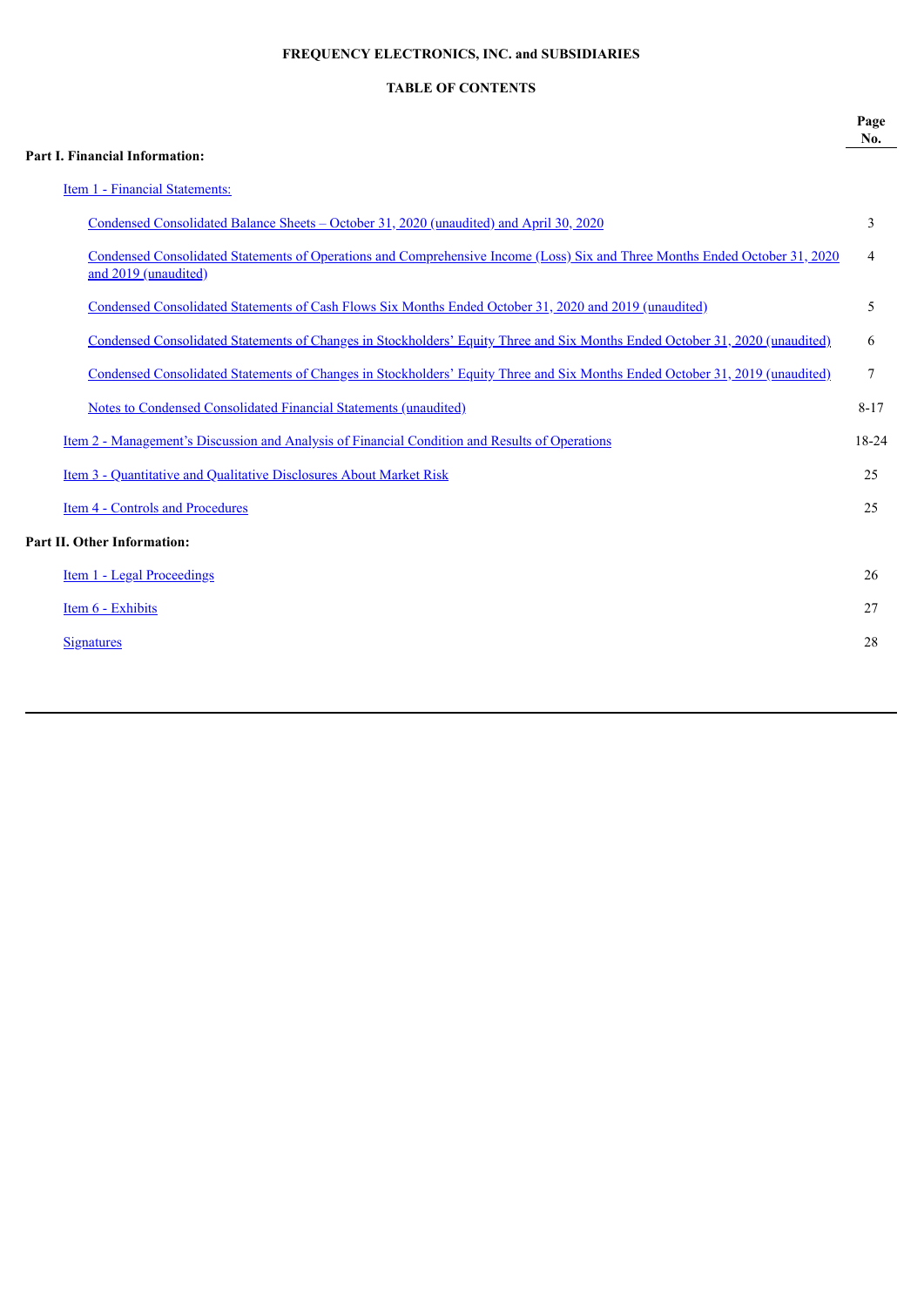## **PART I. FINANCIAL INFORMATION**

## <span id="page-2-1"></span><span id="page-2-0"></span>**Item 1. Financial Statements**

## **FREQUENCY ELECTRONICS, INC. and SUBSIDIARIES**

Condensed Consolidated Balance Sheets

(In thousands except par value)

|                                                                                                                | October 31,<br>2020 |             |                           | April 30,<br>2020 |
|----------------------------------------------------------------------------------------------------------------|---------------------|-------------|---------------------------|-------------------|
|                                                                                                                |                     | (UNAUDITED) |                           |                   |
| <b>ASSETS:</b>                                                                                                 |                     |             |                           |                   |
| Current assets:                                                                                                |                     |             |                           |                   |
| Cash and cash equivalents                                                                                      | \$                  | 3,654       | $\sqrt{3}$                | 3,808             |
| Marketable securities                                                                                          |                     | 9,948       |                           | 10,570            |
| Accounts receivable, net of allowance for doubtful accounts of \$183 at October 31, 2020 and April 30,<br>2020 |                     | 10,298      |                           | 4,392             |
| Costs and estimated earnings in excess of billings, net                                                        |                     | 3,201       |                           | 6,953             |
| Inventories, net                                                                                               |                     | 21,028      |                           | 22,958            |
| Prepaid income taxes                                                                                           |                     | 460         |                           | 849               |
| Prepaid expenses and other                                                                                     |                     | 2,333       |                           | 1,705             |
| Total current assets                                                                                           |                     | 50,922      |                           | 51,235            |
| Property, plant and equipment, at cost, net of accumulated depreciation and amortization                       |                     | 10,511      |                           | 11,267            |
| Goodwill                                                                                                       |                     | 617         |                           | 617               |
| Cash surrender value of life insurance                                                                         |                     | 15,174      |                           | 14,790            |
| Other assets                                                                                                   |                     | 2,160       |                           | 2,503             |
| Right-of-Use assets - operating leases                                                                         |                     | 10,235      |                           | 10,864            |
| <b>Total assets</b>                                                                                            | \$                  | 89,619      | \$                        | 91,276            |
|                                                                                                                |                     |             |                           |                   |
| LIABILITIES AND STOCKHOLDERS' EQUITY:                                                                          |                     |             |                           |                   |
| Current liabilities:                                                                                           |                     |             |                           |                   |
| Line of credit                                                                                                 |                     | 3,000       |                           |                   |
| Accounts payable – trade                                                                                       | \$                  | 1,188       | $\boldsymbol{\mathsf{S}}$ | 1,424             |
| Accrued liabilities                                                                                            |                     | 5,351       |                           | 3,982             |
| Loss provision accrual                                                                                         |                     | 92          |                           | 748               |
| Operating lease liability                                                                                      |                     | 1,612       |                           | 1,869             |
| Current debt                                                                                                   |                     |             |                           | 4,965             |
| Total current liabilities                                                                                      |                     | 11,243      |                           | 12,988            |
| Deferred compensation                                                                                          |                     | 14,411      |                           | 14,258            |
| Deferred taxes                                                                                                 |                     | 8           |                           | 8                 |
| Operating lease liability - non-current                                                                        |                     | 8,937       |                           | 9,444             |
| Other liabilities                                                                                              |                     | 364         |                           | 342               |
| <b>Total liabilities</b>                                                                                       |                     | 34,963      |                           | 37,040            |
| Commitments and contingencies                                                                                  |                     |             |                           |                   |
| Stockholders' equity:                                                                                          |                     |             |                           |                   |
| Preferred stock - \$1.00 par value; authorized 600 shares, no shares issued                                    |                     |             |                           |                   |
| Common stock - \$1.00 par value; authorized 20,000 shares, 9,176 shares issued and 9,175 shares                |                     |             |                           |                   |
| outstanding at October 31, 2020; 9,164 shares issued and 9,121 shares outstanding at April 30, 2020            |                     | 9,176       |                           | 9,164             |
| Additional paid-in capital                                                                                     |                     | 57,071      |                           | 56,914            |
| Accumulated deficit                                                                                            |                     | (12,070)    |                           | (12, 137)         |
|                                                                                                                |                     | 54,177      |                           | 53,941            |
| Common stock reacquired and held in treasury - at cost (1 share at October 31, 2020 and 43 shares at           |                     |             |                           |                   |
| April 30, 2020)                                                                                                |                     | (6)         |                           | (195)             |
| Accumulated other comprehensive income                                                                         |                     | 485         |                           | 490               |
| Total stockholders' equity                                                                                     |                     | 54,656      |                           | 54,236            |
| Total liabilities and stockholders' equity                                                                     | \$                  | 89,619      | $\mathbb S$               | 91,276            |
|                                                                                                                |                     |             |                           |                   |

See accompanying notes to condensed consolidated financial statements.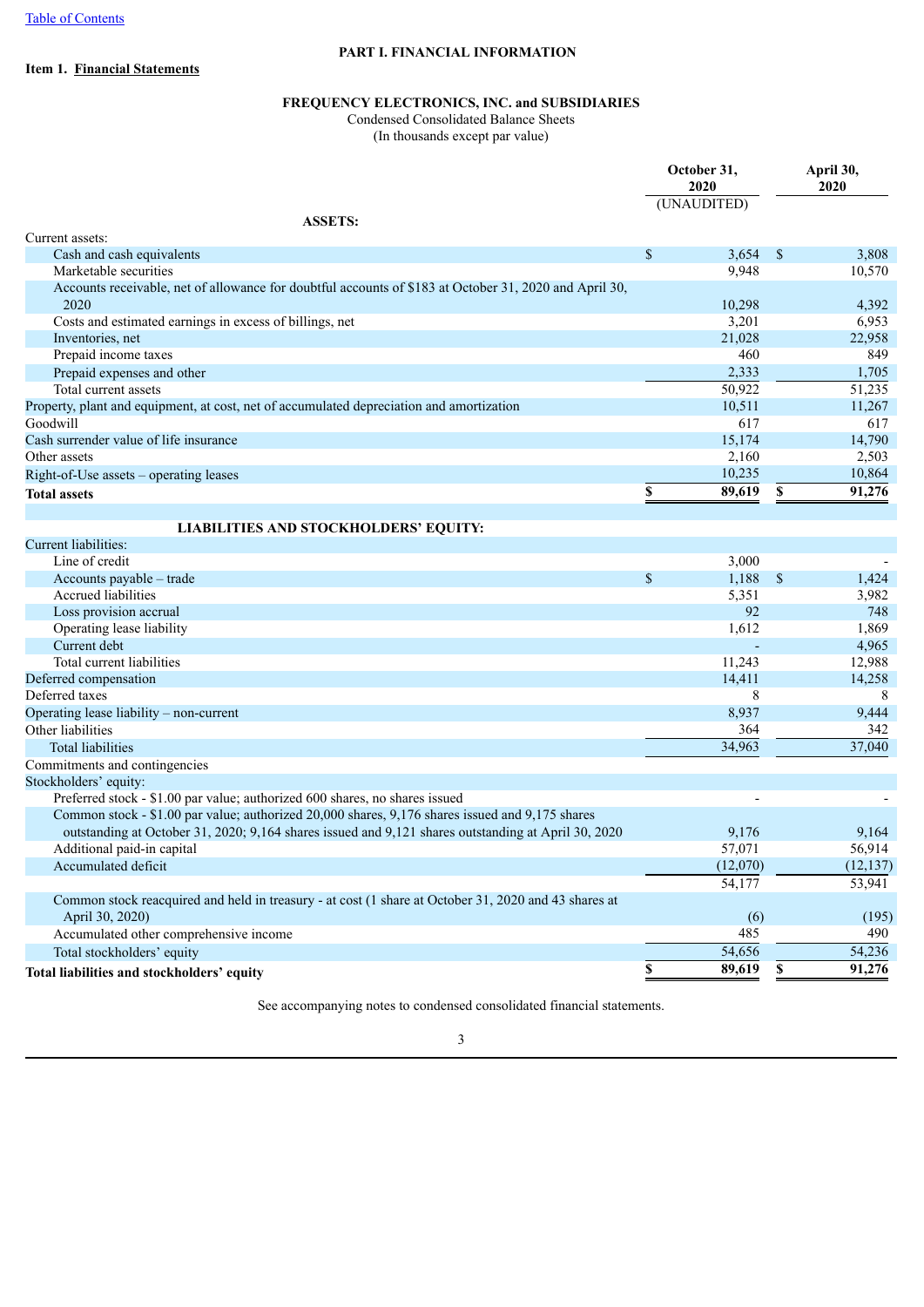Condensed Consolidated Statements of Operations and Comprehensive Income (Loss)

(In thousands except per share data) (Unaudited)

<span id="page-3-0"></span>

|                                                                                      | Six Months Ended October 31, |                 |               |              |    |                  | <b>Three Months Ended October 31,</b> |                |  |  |  |
|--------------------------------------------------------------------------------------|------------------------------|-----------------|---------------|--------------|----|------------------|---------------------------------------|----------------|--|--|--|
|                                                                                      |                              | 2020            |               | 2019         |    | 2020             |                                       | 2019           |  |  |  |
| <b>Condensed Consolidated Statements of Operations</b>                               |                              |                 |               |              |    |                  |                                       |                |  |  |  |
| Revenues                                                                             | $\mathbf S$                  | 26,940          | <sup>\$</sup> | 21,641       | \$ | 13,990           | $\mathbf{s}$                          | 9,087          |  |  |  |
| Cost of revenues                                                                     |                              | 17,530          |               | 18,870       |    | 8,668            |                                       | 10,269         |  |  |  |
| Gross margin (loss)                                                                  |                              | 9,410           |               | 2,771        |    | 5,322            |                                       | (1, 182)       |  |  |  |
| Selling and administrative expenses                                                  |                              | 7,352           |               | 4,743        |    | 4,124            |                                       | 2,290          |  |  |  |
| Research and development expenses                                                    |                              | 2,177           |               | 3,731        |    | 979              |                                       | 1,450          |  |  |  |
| Operating (loss) income                                                              |                              | (119)           |               | (5,703)      |    | 219              |                                       | (4,922)        |  |  |  |
| Other income (expense):                                                              |                              |                 |               |              |    |                  |                                       |                |  |  |  |
| Investment income                                                                    |                              | 157             |               | 224          |    | 50               |                                       | 45             |  |  |  |
| Interest expense                                                                     |                              | (75)            |               | (50)         |    | (36)             |                                       | (25)           |  |  |  |
| Other income (expense), net                                                          |                              | 129             |               | 58           |    | 113              |                                       | $\overline{2}$ |  |  |  |
| Income (loss) before provision for income taxes                                      |                              | $\overline{92}$ |               | (5, 471)     |    | $\overline{346}$ |                                       | (4,900)        |  |  |  |
| Provision for income taxes                                                           |                              | 25              |               | 29           |    | 17               |                                       | 9              |  |  |  |
| Net income (loss)                                                                    | \$                           | 67              | \$            | (5,500)      | S. | 329              | \$                                    | (4,909)        |  |  |  |
| Net income (loss) per common share:                                                  |                              |                 |               |              |    |                  |                                       |                |  |  |  |
| Basic and diluted earnings (loss) per share                                          | \$                           | 0.01            |               | $(0.61)$ \$  |    | 0.04             | \$                                    | (0.54)         |  |  |  |
| Weighted average shares outstanding:                                                 |                              |                 |               |              |    |                  |                                       |                |  |  |  |
| <b>Basic</b>                                                                         |                              | 9,154           |               | 9,037        |    | 9,170            |                                       | 9,072          |  |  |  |
| <b>Diluted</b>                                                                       |                              | 9,206           |               | 9,037        |    | 9,236            |                                       | 9,072          |  |  |  |
| <b>Condensed Consolidated Statements of Comprehensive Income (Loss)</b>              |                              |                 |               |              |    |                  |                                       |                |  |  |  |
| Net income (loss)                                                                    | \$                           | 67              | \$            | $(5,500)$ \$ |    | 329              | \$                                    | (4,909)        |  |  |  |
| Unrealized gain (loss) on marketable securities:                                     |                              |                 |               |              |    |                  |                                       |                |  |  |  |
| Change in market value of marketable securities                                      |                              |                 |               |              |    |                  |                                       |                |  |  |  |
| before reclassification, net of tax                                                  |                              | 5               |               | 207          |    | (176)            |                                       | 72             |  |  |  |
| Reclassification adjustment for realized gains included<br>in net income, net of tax |                              | (10)            |               | (1)          |    |                  |                                       |                |  |  |  |
| Total unrealized (loss) gain on marketable securities, net                           |                              |                 |               |              |    |                  |                                       |                |  |  |  |
| of tax                                                                               |                              | (5)             |               | 206          |    | (176)            |                                       | 72             |  |  |  |
| Comprehensive income (loss)                                                          | \$                           | 62              |               | (5,294)      |    | 153              | S                                     | (4, 837)       |  |  |  |
|                                                                                      |                              |                 |               |              |    |                  |                                       |                |  |  |  |

See accompanying notes to condensed consolidated financial statements.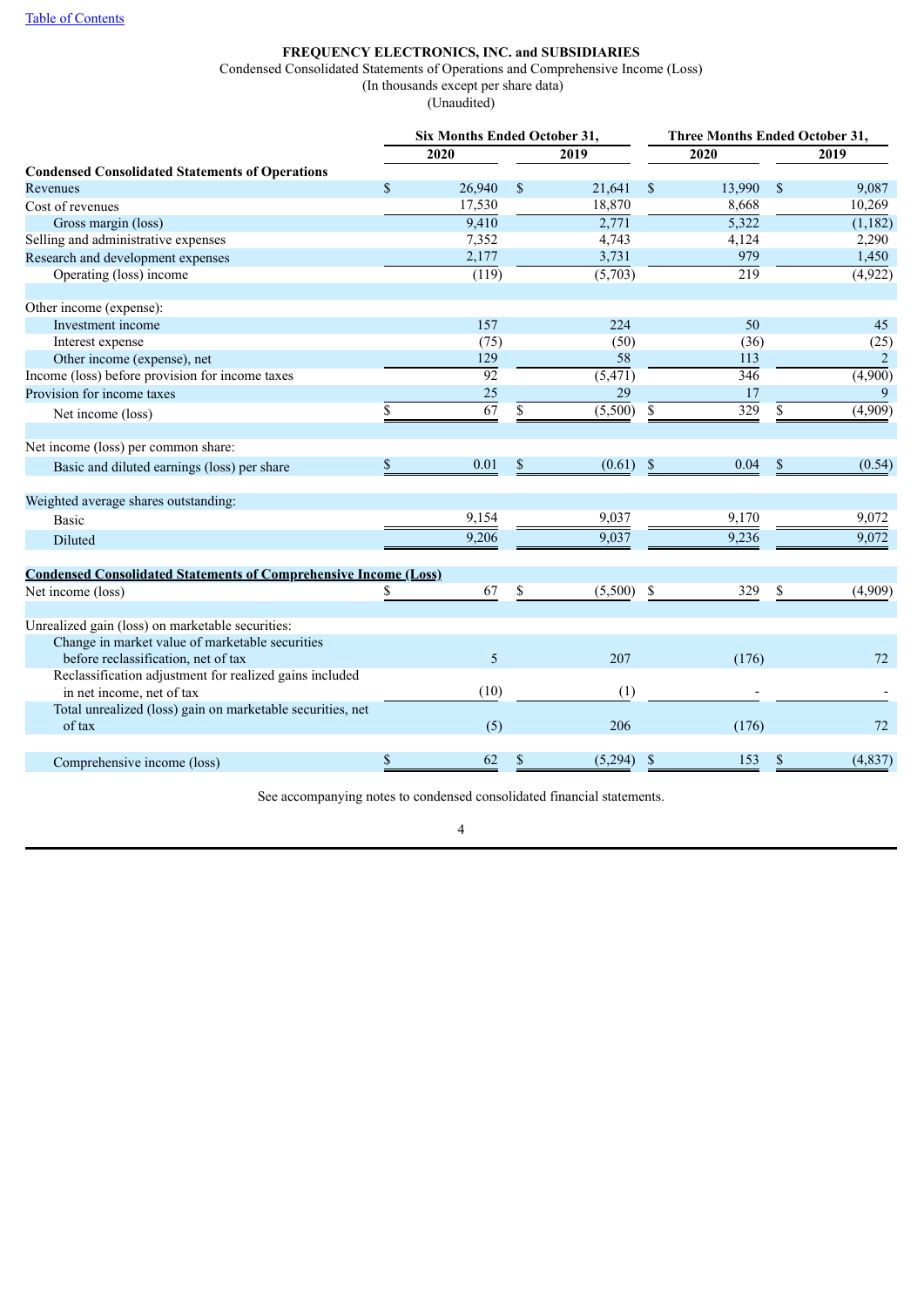## **FREQUENCY ELECTRONICS, INC. and SUBSIDIARIES** Condensed Consolidated Statements of Cash Flows (In thousands) (Unaudited)

<span id="page-4-0"></span>

|                                                    | Six Months Ended October 31, |         |              |          |
|----------------------------------------------------|------------------------------|---------|--------------|----------|
|                                                    | 2020                         |         |              | 2019     |
| Cash flows from operating activities:              |                              |         |              |          |
| Net income (loss)                                  | \$                           | 67      | $\mathbb{S}$ | (5,500)  |
| Non-cash charges to earnings                       |                              | 2,580   |              | 3,939    |
| Net changes in operating assets and liabilities    |                              | (667)   |              | 1,741    |
| Net cash provided by operating activities          |                              | 1,980   |              | 180      |
| Cash flows from investing activities:              |                              |         |              |          |
| Proceeds on redemption of marketable securities    |                              | 1,521   |              | 2,480    |
| Purchase of marketable securities                  |                              | (909)   |              | (2, 463) |
| Purchase of fixed assets and other assets          |                              | (781)   |              | (1,274)  |
| Net cash used in investing activities              |                              | (169)   |              | (1,257)  |
| Net cash used in financing activities:             |                              |         |              |          |
| Repayment of PPP Loan                              |                              | (4,965) |              |          |
| Proceeds from UBS line of credit                   |                              | 3,000   |              |          |
| Net cash used in financing activities              |                              | (1,965) |              |          |
| Net decrease in cash and cash equivalents          |                              | (154)   |              | (1,077)  |
| Cash and cash equivalents at beginning of period   |                              | 3,808   |              | 3,683    |
| Cash and cash equivalents at end of period         | S                            | 3,654   |              | 2,606    |
|                                                    |                              |         |              |          |
| Supplemental disclosures of cash flow information: |                              |         |              |          |
| Cash paid during the period for:                   |                              |         |              |          |
| Interest                                           | \$                           | 46      | \$.          | 50       |
| Cash refunded during the period for:               |                              |         |              |          |
| <b>Income Taxes</b>                                | S                            | 477     |              | 467      |

See accompanying notes to condensed consolidated financial statements.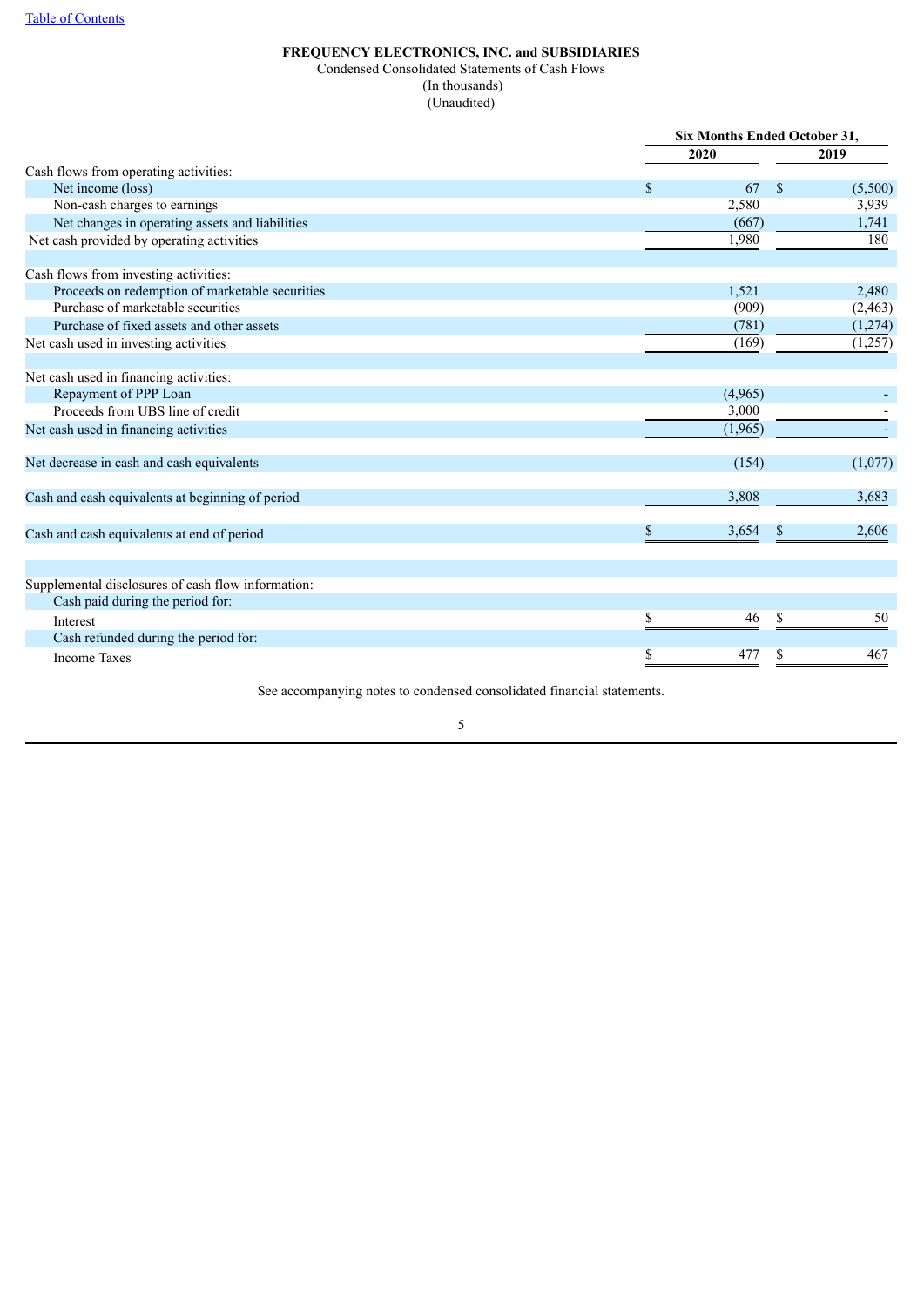Condensed Consolidated Statements of Changes in Stockholders' Equity

Three and Six Months Ended October 31, 2020

(In thousands except share data)

(Unaudited)

<span id="page-5-0"></span>

|                             | <b>Common Stock</b> |                 | <b>Additional</b><br>paid in<br>Accumulated |                 |         |                          | <b>Treasury stock</b><br>(at cost) |               |              |                   | <b>Accumulated</b><br>other |               | comprehensive |              |  |
|-----------------------------|---------------------|-----------------|---------------------------------------------|-----------------|---------|--------------------------|------------------------------------|---------------|--------------|-------------------|-----------------------------|---------------|---------------|--------------|--|
|                             | <b>Shares</b>       |                 | Amount                                      |                 | capital |                          | <b>Deficit</b>                     | <b>Shares</b> |              | <b>Amount</b>     |                             | Income (loss) |               | <b>Total</b> |  |
| Balance at April 30, 2020   | 9,163,940           | $\overline{\$}$ | 9,164                                       | $\overline{\$}$ | 56,914  | $\overline{\mathcal{S}}$ | (12, 137)                          | 42,696        | $\mathbb{S}$ | (195)             | \$                          | 490           | $\sqrt{\ }$   | 54,236       |  |
| Contribution of stock to    |                     |                 |                                             |                 |         |                          |                                    |               |              |                   |                             |               |               |              |  |
| $401(k)$ plan               |                     |                 |                                             |                 | 68      |                          |                                    | (14, 926)     |              | 68                |                             |               |               | 136          |  |
| Stock-based compensation    |                     |                 |                                             |                 |         |                          |                                    |               |              |                   |                             |               |               |              |  |
| expense                     |                     |                 |                                             |                 | 54      |                          |                                    |               |              |                   |                             |               |               | 54           |  |
| Exercise of stock options   |                     |                 |                                             |                 |         |                          |                                    |               |              |                   |                             |               |               |              |  |
| and stock appreciation      |                     |                 |                                             |                 |         |                          |                                    |               |              |                   |                             |               |               |              |  |
| rights - net of shares      |                     |                 |                                             |                 |         |                          |                                    |               |              |                   |                             |               |               |              |  |
| tendered for exercise price |                     |                 |                                             |                 | (109)   |                          |                                    | (23,808)      |              | 109               |                             |               |               |              |  |
| Other comprehensive         |                     |                 |                                             |                 |         |                          |                                    |               |              |                   |                             |               |               |              |  |
| income, net of tax          |                     |                 |                                             |                 |         |                          |                                    |               |              |                   |                             | 171           |               | 171          |  |
| Net income (loss)           |                     |                 |                                             |                 |         |                          | (262)                              |               |              |                   |                             |               |               | (262)        |  |
| Balance at July 31, 2020    | 9,163,940           | $\mathbf S$     | 9,164                                       | $\mathbf S$     | 56,927  | $\mathbf S$              | (12, 399)                          | 3,962         | $\mathbf S$  | $\overline{(18)}$ | $\mathbf{\hat{s}}$          | 661           | $\mathbf S$   | 54,335       |  |
|                             |                     |                 |                                             |                 |         |                          |                                    |               |              |                   |                             |               |               |              |  |
| Contribution of stock to    |                     |                 |                                             |                 |         |                          |                                    |               |              |                   |                             |               |               |              |  |
| $401(k)$ plan               | 9,496               |                 | 9                                           |                 | 86      |                          |                                    |               |              |                   |                             |               |               | 95           |  |
| Stock-based compensation    |                     |                 |                                             |                 |         |                          |                                    |               |              |                   |                             |               |               |              |  |
| expense                     |                     |                 |                                             |                 | 73      |                          |                                    |               |              |                   |                             |               |               | 73           |  |
| Exercise of stock options   |                     |                 |                                             |                 |         |                          |                                    |               |              |                   |                             |               |               |              |  |
| and stock appreciation      |                     |                 |                                             |                 |         |                          |                                    |               |              |                   |                             |               |               |              |  |
| rights - net of shares      |                     |                 |                                             |                 |         |                          |                                    |               |              |                   |                             |               |               |              |  |
| tendered for exercise price | 2,654               |                 | $\overline{3}$                              |                 | (15)    |                          |                                    | (2, 586)      |              | 12                |                             |               |               | (0)          |  |
| Other comprehensive         |                     |                 |                                             |                 |         |                          |                                    |               |              |                   |                             |               |               |              |  |
| income, net of tax          |                     |                 |                                             |                 |         |                          |                                    |               |              |                   |                             | (176)         |               | (176)        |  |
| Net income (loss)           |                     |                 |                                             |                 |         |                          | 329                                |               |              |                   |                             |               |               | 329          |  |
| Balance at October 31, 2020 | 9,176,090           | \$              | 9,176                                       | \$              | 57,071  | \$                       | (12,070)                           | 1,376         | \$           | (6)               | \$                          | 485           | \$            | 54,656       |  |

See accompanying notes to condensed consolidated financial statements.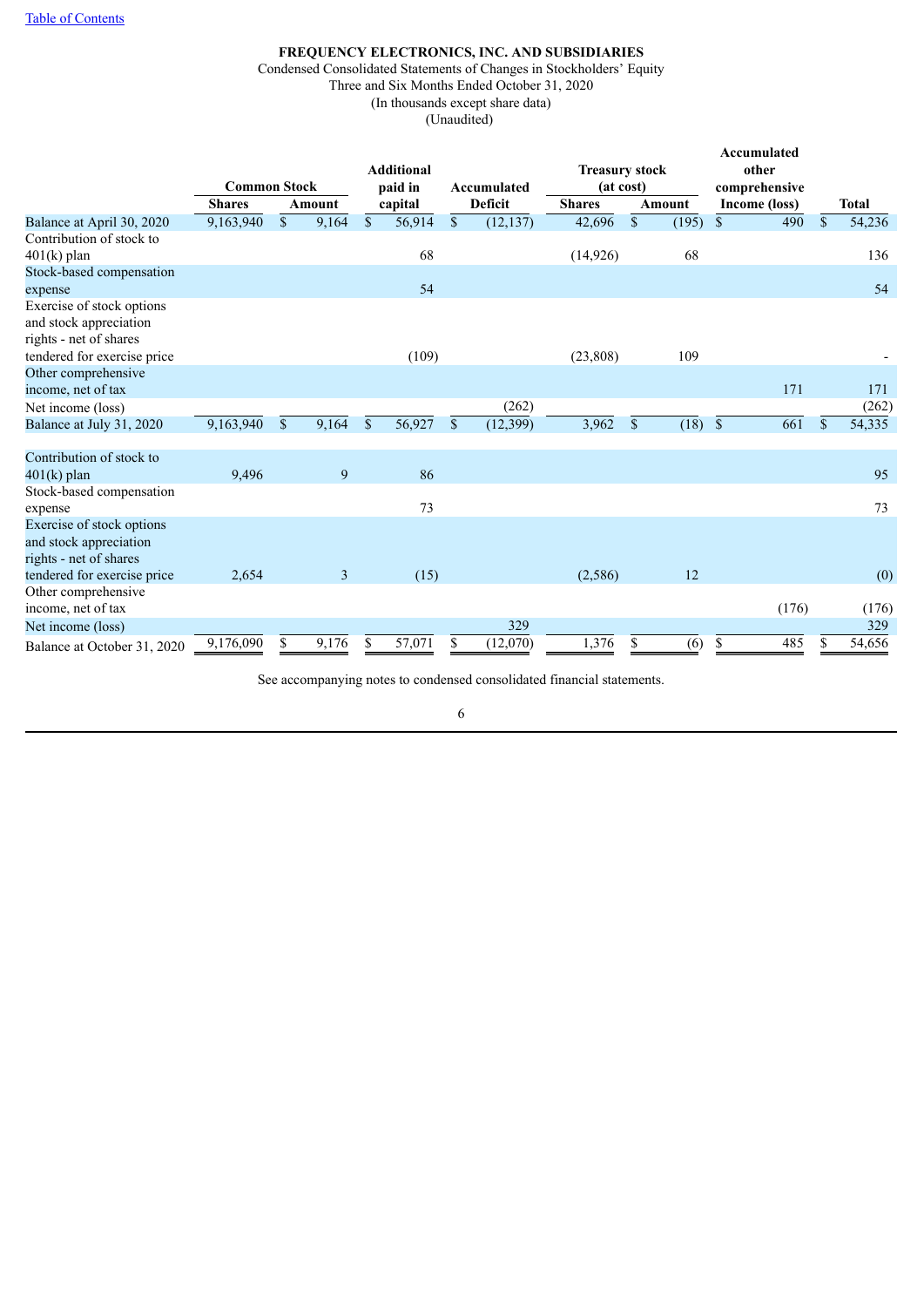Condensed Consolidated Statements of Changes in Stockholders' Equity

Three and Six Months Ended October 31, 2019

(In thousands except share data)

(Unaudited)

<span id="page-6-0"></span>

|                             |               | <b>Common Stock</b> |        |               | <b>Additional</b><br>paid in<br>Accumulated |                           | other<br><b>Treasury stock</b><br>(at cost) |               | <b>Accumulated</b> |        | comprehensive |               |             |              |
|-----------------------------|---------------|---------------------|--------|---------------|---------------------------------------------|---------------------------|---------------------------------------------|---------------|--------------------|--------|---------------|---------------|-------------|--------------|
|                             | <b>Shares</b> |                     | Amount |               | capital                                     |                           | <b>Deficit</b>                              | <b>Shares</b> |                    | Amount |               | Income (loss) |             | <b>Total</b> |
| Balance at April 30, 2019   | 9,163,940     | $\mathsf{\$}$       | 9,164  | $\mathsf{\$}$ | 56,831                                      | $\boldsymbol{\mathsf{S}}$ | (2,111)                                     | 183,661       | $\mathbb{S}$       | (841)  | \$            | 46            | $\sqrt{\ }$ | 63,089       |
| Contribution of stock to    |               |                     |        |               |                                             |                           |                                             |               |                    |        |               |               |             |              |
| $401(k)$ plan               |               |                     |        |               | 74                                          |                           |                                             | (10,906)      |                    | 50     |               |               |             | 124          |
| Stock-based compensation    |               |                     |        |               |                                             |                           |                                             |               |                    |        |               |               |             |              |
| expense                     |               |                     |        |               | 80                                          |                           |                                             |               |                    |        |               |               |             | 80           |
| Exercise of stock options   |               |                     |        |               |                                             |                           |                                             |               |                    |        |               |               |             |              |
| and stock appreciation      |               |                     |        |               |                                             |                           |                                             |               |                    |        |               |               |             |              |
| rights - net of shares      |               |                     |        |               |                                             |                           |                                             |               |                    |        |               |               |             |              |
| tendered for exercise price |               |                     |        |               | (189)                                       |                           |                                             | (41, 325)     |                    | 189    |               |               |             |              |
| Other comprehensive         |               |                     |        |               |                                             |                           |                                             |               |                    |        |               |               |             |              |
| income, net of tax          |               |                     |        |               |                                             |                           |                                             |               |                    |        |               | 134           |             | 134          |
| Net loss                    |               |                     |        |               |                                             |                           | (591)                                       |               |                    |        |               |               |             | (591)        |
| Balance at July 31, 2019    | 9,163,940     | $\mathbb{S}$        | 9,164  | \$            | 56,796                                      | \$                        | (2,702)                                     | 131,430       | \$                 | (602)  | $\sqrt{3}$    | 180           | \$          | 62,836       |
|                             |               |                     |        |               |                                             |                           |                                             |               |                    |        |               |               |             |              |
| Contribution of stock to    |               |                     |        |               |                                             |                           |                                             |               |                    |        |               |               |             |              |
| $401(k)$ plan               |               |                     |        |               | 66                                          |                           |                                             | (8,703)       |                    | 39     |               |               |             | 105          |
| Stock-based compensation    |               |                     |        |               |                                             |                           |                                             |               |                    |        |               |               |             |              |
| expense                     |               |                     |        |               | 64                                          |                           |                                             |               |                    |        |               |               |             | 64           |
| Exercise of stock options   |               |                     |        |               |                                             |                           |                                             |               |                    |        |               |               |             |              |
| and stock appreciation      |               |                     |        |               |                                             |                           |                                             |               |                    |        |               |               |             |              |
| rights - net of shares      |               |                     |        |               |                                             |                           |                                             |               |                    |        |               |               |             |              |
| tendered for exercise price |               |                     |        |               | (268)                                       |                           |                                             | (58, 387)     |                    | 268    |               |               |             |              |
| Other comprehensive         |               |                     |        |               |                                             |                           |                                             |               |                    |        |               |               |             |              |
| income, net of tax          |               |                     |        |               |                                             |                           |                                             |               |                    |        |               | 72            |             | 72           |
| Net loss                    |               |                     |        |               |                                             |                           | (4,909)                                     |               |                    |        |               |               |             | (4,909)      |
| Balance at October 31, 2019 | 9,163,940     | \$                  | 9,164  | \$            | 56,658                                      | \$                        | (7,611)                                     | 64,340        | \$                 | (295)  | \$            | 252           | \$          | 58,168       |

See accompanying notes to condensed consolidated financial statements.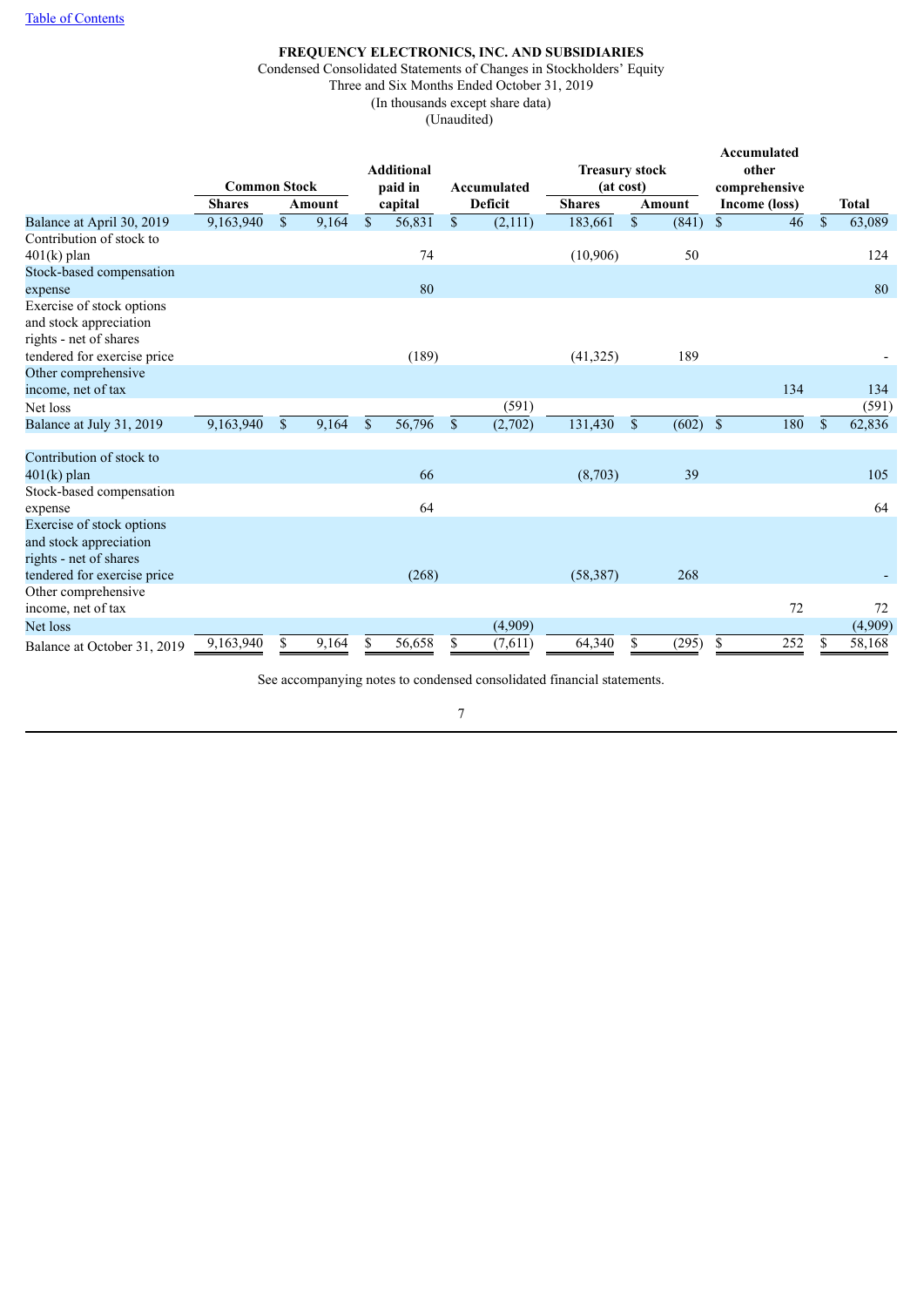Notes to Condensed Consolidated Financial Statements

(Unaudited)

#### <span id="page-7-0"></span>NOTE A – CONDENSED CONSOLIDATED FINANCIAL STATEMENTS

In the opinion of management of Frequency Electronics, Inc. (the "Company"), the accompanying unaudited condensed consolidated interim financial statements reflect all adjustments (which include only normal recurring adjustments) necessary to present fairly, in all material respects, the consolidated financial position of the Company as of October 31, 2020 and the results of its operations, changes in Stockholders' Equity for the three and six months ended October 31, 2020 and 2019, and cash flows for the six months ended October 31, 2020 and 2019. The April 30, 2020 condensed consolidated balance sheet was derived from audited financial statements. Certain information and footnote disclosures normally included in financial statements prepared in accordance with generally accepted accounting principles in the United States ("U.S. GAAP") have been condensed or omitted. These condensed consolidated financial statements should be read in conjunction with the annual consolidated financial statements included in the Company's Annual Report on Form 10-K for the fiscal year ended April 30, 2020, filed on July 29, 2020 with the Securities and Exchange Commission. The results of operations for such interim periods are not necessarily indicative of the operating results for the full fiscal year.

#### **COVID-19 Pandemic and the CARES Act**

On January 30, 2020, the World Health Organization ("WHO") announced a global health emergency because of a new strain of coronavirus originating in Wuhan, China (the "COVID-19 outbreak") and the risks to the international community as the virus spreads globally beyond its point of origin. In March 2020, the WHO classified the COVID-19 outbreak as a pandemic, based on the rapid increase in exposure globally.

The full impact of the COVID-19 outbreak continues to evolve as of the date of this report. As such, it is uncertain as to the full magnitude that the pandemic may have on the Company's financial condition, liquidity, and future results of operations. Management is actively monitoring the impact of the global situation on its financial condition, liquidity, operations, suppliers, industry, and workforce. Given the daily evolution of the COVID-19 outbreak and the global responses to curb its spread, the Company is not able to estimate the potential adverse effects of the COVID-19 outbreak on its results of operations, financial condition, or liquidity for fiscal year 2021.

The Company faces various risks related to COVID-19 outbreak. The Company is dependent on its workforce to deliver its products primarily to the U.S. Government. If significant portions of the Company's workforce are unable to work effectively, or if the U.S. Government, state and/or other customers or supplier operations are curtailed due to illness, quarantines, government actions, facility closures, or other restrictions in connection with the COVID-19 pandemic, the Company's operations may be impacted. The Company may be unable to perform fully on its contracts and costs may increase as a result of the COVID-19 outbreak. These cost increases may not be fully recoverable or adequately covered by insurance. Since the COVID-19 outbreak began, no facilities have been fully shut down (other than temporarily for disinfecting) and such measures to disinfect facilities have not had a significant impact on production. Certain of the Company's vendors have been unable to deliver materials on time due to the COVID-19 outbreak. Such delays have had a minor impact on the Company's production schedules to date, but vendor delivery performance is being closely monitored and alternate sources of supply are generally available if necessary.

On March 27, 2020, President Trump signed into law the "Coronavirus Aid, Relief, and Economic Security (CARES) Act." The CARES Act, among other things, includes provisions relating to refundable payroll tax credits, deferment of employer side social security payments, net operating loss carryback periods, alternative minimum tax credit refunds, modifications to the net interest deduction limitations, increased limitations on qualified charitable contributions, and technical corrections to tax depreciation methods for qualified improvement property. The CARES Act also appropriated funds for the Small Business Administration (SBA) Paycheck Protection Program loans that are forgivable in certain situations to promote continued employment, as well as Economic Injury Disaster Loans to provide liquidity to small businesses harmed by the COVID-19 outbreak. The Company received a loan under the Paycheck Protection Program ("PPP") in April 2020, which it repaid in full in May 2020. For more detail regarding the Company's PPP Loan, see Note K below.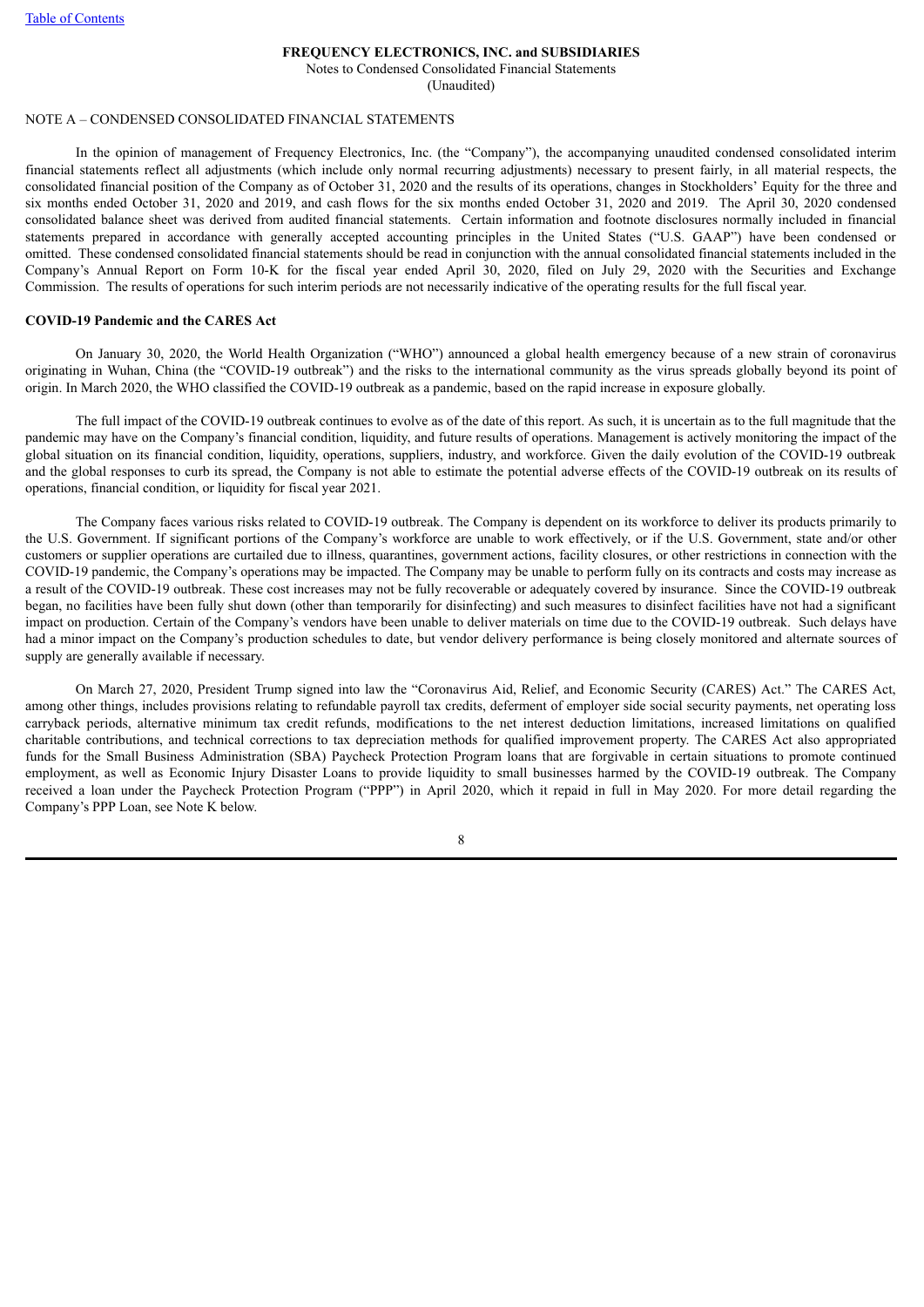Notes to Condensed Consolidated Financial Statements

(Unaudited)

#### NOTE B – EARNINGS PER SHARE

Reconciliation of the weighted average shares outstanding for basic and diluted loss per share for the six and three months ended October 31, 2020 and 2019, respectively, were as follows:

|                                                 |            | Periods ended October 31, |              |           |
|-------------------------------------------------|------------|---------------------------|--------------|-----------|
|                                                 | Six months |                           | Three months |           |
|                                                 | 2020       | 2019                      | 2020         | 2019      |
| Weighted average shares outstanding:            |            |                           |              |           |
| Basic EPS Shares outstanding (weighted average) | 9,154,434  | 9,036,732                 | 9,169,758    | 9,072,141 |
| <b>Effect of Dilutive Securities</b>            | 51,389     | $**$                      | 66.019       | $* *$     |
| Diluted EPS Shares outstanding                  | 9,205,823  | 9,036,732                 | 9,235,777    | 9,072,141 |

\*\*For the six and three-month periods ended October 31, 2019 dilutive securities are excluded from the calculation of earnings per share since the inclusion of such shares would be antidilutive due to the net loss for those periods. The exercisable shares excluded for the three and six months ended October 31, 2020 are 303,000 and 436,000 options, respectively. The exercisable shares excluded as of October 31, 2019 are 178,000 options for both periods. The effect of dilutive securities would have been 239,866 options and 230,670 options for the six and three-month periods ended October 31, 2019, respectively.

## NOTE C – COSTS AND ESTIMATED EARNINGS IN EXCESS OF BILLINGS, NET

At October 31, 2020 and April 30, 2020, costs and estimated earnings in excess of billings, net, consisted of the following:

|                                                    | April 30, 2020<br><b>October 31, 2020</b> |                |  |         |  |  |
|----------------------------------------------------|-------------------------------------------|----------------|--|---------|--|--|
|                                                    |                                           | (In thousands) |  |         |  |  |
| Costs and estimated earnings in excess of billings |                                           | 13.858 \$      |  | 10.460  |  |  |
| Billings in excess of costs and estimated earnings |                                           | (10.657)       |  | (3,507) |  |  |
| Net asset                                          |                                           | 3.201          |  | 6.953   |  |  |

Such amounts represent revenue recognized on long-term contracts that had not been billed at the balance sheet dates or represent a liability for amounts billed in excess of the revenue earned. Amounts are billed to customers pursuant to contract terms. In general, the recorded amounts will be billed and collected or revenue recognized within twelve months of the balance sheet date. Revenue on these long-term contracts is accounted for on the percentage of completion ("POC") basis. During the six and three months ended October 31, 2020, revenue recognized under POC contracts was approximately \$24.6 million and \$12.9 million, respectively. During the six and three months ended October 31, 2019, revenue recognized under POC contracts was approximately \$19.1 million and \$7.7 million, respectively. If contract losses are anticipated, costs and estimated earnings in excess of billings are reduced for the full amount of such losses when they are determinable. Contract losses of approximately \$731,000 and \$121,000 were recorded for the six and three months ended October 31, 2020, respectively. Contract losses recognized for the six and three months ended October 31, 2019 were approximately \$1.9 million and \$1.6 million, respectively.

#### NOTE D – TREASURY STOCK TRANSACTIONS

During the six month period ended October 31, 2020, the Company made contributions of 24,422 shares of its common stock and common stock held in treasury to the Company's profit-sharing plan and trust under Section 401(k) of the Internal Revenue Code. Such contributions are in accordance with the Company's discretionary match of employee voluntary contributions to this plan.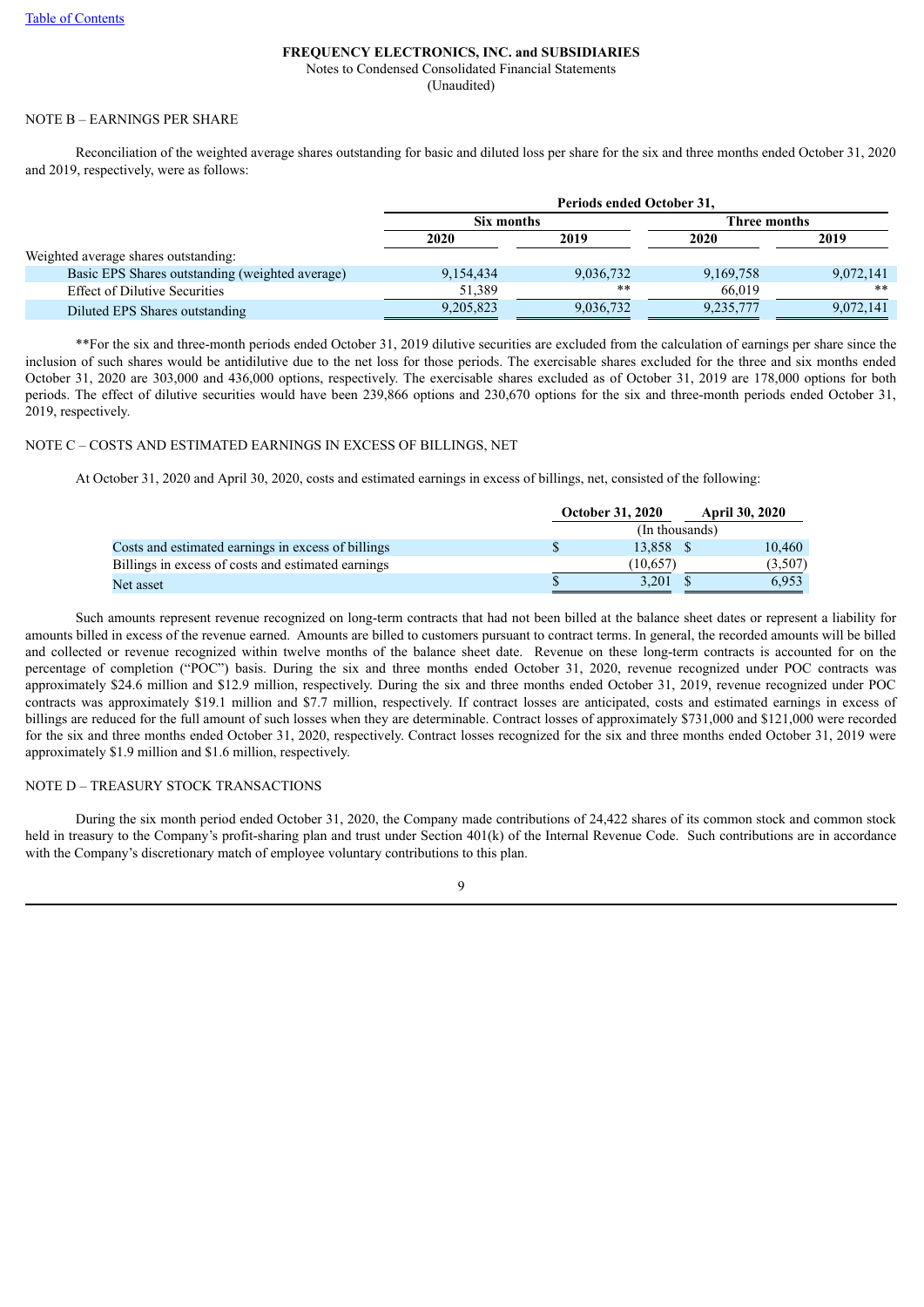Notes to Condensed Consolidated Financial Statements

(Unaudited)

#### NOTE E – INVENTORIES

Inventories, which are reported at the lower of cost and net realizable value, consisted of the following:

|                                   | <b>October 31, 2020</b> | <b>April 30, 2020</b> |
|-----------------------------------|-------------------------|-----------------------|
|                                   |                         | (In thousands)        |
| Raw Materials and Component Parts | 12.822                  | 15,470                |
| Work in Progress                  | 6.799                   | 6.104                 |
| <b>Finished Goods</b>             | 1.407                   | 1.384                 |
|                                   | 21,028                  | 22,958                |

The amounts above are net of reserves of \$7.0 million and \$6.6 million as of October 31, 2020 and April 30, 2020, respectively.

#### NOTE F – RIGHT-OF-USE ASSETS AND LEASE LIABILITIES

The Company's leases primarily represent offices, warehouses, vehicles, and manufacturing and research and development facilities which expire at various times through 2029 and are generally operating leases. Contractual arrangements are evaluated at inception to determine if the agreement contains a lease. Certain lease agreements contain renewal options, rent abatement, and escalation clauses that are factored into our determination of lease payments when appropriate. Right-of-use ("ROU") assets and lease liabilities are recorded based on the present value of future lease payments which factor in certain qualifying initial direct costs incurred as well as any lease incentives that may have been received. Lease expenses for operating lease payments are recognized on a straight-line basis over the lease term. Lease terms may factor in options to extend or terminate the lease.

The Company elected the practical expedient for short-term leases which allows leases with terms of twelve months or less to be recorded on a straight-line basis over the lease term without being recognized on the balance sheet.

Effective May 1, 2019, the Company adopted ASU 2016-02. The table below presents ROU assets and liabilities recorded on the respective consolidated balance sheets, related to ASU 2016-02 (in thousands):

|                                          | <b>Classification</b>        | <b>October 31, 2020</b><br>(unaudited) |        | <b>April 30, 2020</b> |
|------------------------------------------|------------------------------|----------------------------------------|--------|-----------------------|
| <b>Assets</b>                            |                              |                                        |        |                       |
| Operating lease ROU assets               | Right-of-Use assets leases   |                                        | 10,235 | 10,864                |
|                                          |                              |                                        |        |                       |
| <b>Liabilities</b>                       |                              |                                        |        |                       |
| Operating lease liabilities (short-term) | Lease liability, current     |                                        | 1.612  | 1.869                 |
| Operating lease liabilities (long-term)  | Lease liability, non-current |                                        | 8,937  | 9.444                 |
| Total lease liabilities                  |                              |                                        | 10.549 | 11,313                |

Total operating lease expense was \$1.2 million and \$500,000 for the six and three months ended October 31, 2020, respectively, the majority of which is included in cost of revenues and the remaining amount in selling and administrative expenses on the unaudited condensed consolidated statements of operations. Total operating lease expense was approximately \$1.0 million and \$504,000 for the six and three months, respectively, ended October 31, 2019, respectively, the majority of which is included in cost of revenues and the remaining amount in selling and administrative expenses on the unaudited condensed consolidated statements of operations.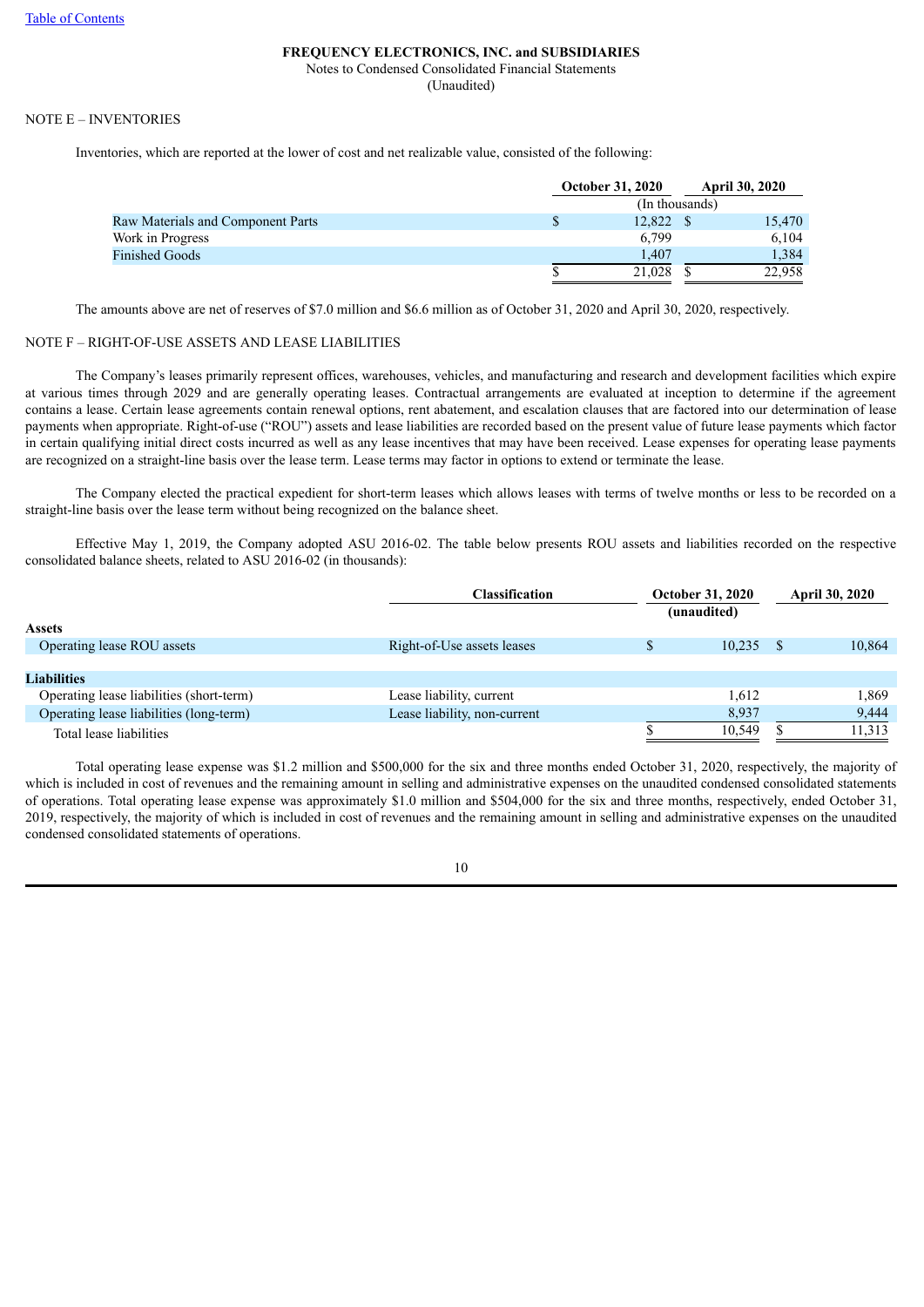Table of [Contents](#page-1-0)

#### **FREQUENCY ELECTRONICS, INC. and SUBSIDIARIES**

Notes to Condensed Consolidated Financial Statements

(Unaudited)

The table below reconciles the undiscounted cash flows for each of the first five years and total of the remaining years to the operating lease liabilities recorded on the unaudited consolidated balance sheet as of October 31, 2020:

## **Fiscal Year Ending April 30, (**in thousands**)**

| \$<br>756 |
|-----------|
|           |
| 1,809     |
| 1,829     |
| 1,834     |
| 1,723     |
| 5,492     |
| 13,443    |
| (2,894)   |
| 10,549    |
| (1,612)   |
| 8,937     |
|           |

As of October 31, 2020, the weighted-average remaining lease term for all operating leases was 7.9 years. The Company does not generally have access to the rate implicit in the leases and therefore utilized the Company's borrowing rate as the discount rate. The weighted average discount rate for operating leases as of October 31, 2020 was 6.20%.

## NOTE G – SEGMENT INFORMATION

The Company operates under two reportable segments based on the geographic locations of its subsidiaries:

(1) FEI-NY – operates out of New York and its operations consist principally of precision time and frequency control products used in three principal markets: satellites (both commercial and U.S. Government-funded); terrestrial cellular telephone or other ground-based telecommunication stations; and other components and systems for the U.S. military.

The FEI-NY segment also includes the operations of the Company's wholly-owned subsidiary, FEI-Elcom. FEI-Elcom, in addition to its own product line, provides design and technical support for the FEI-NY segment's satellite business.

(2) FEI-Zyfer – operates out of California and its products incorporate Global Positioning System (GPS) technologies into systems and subsystems for secure communications, both government and commercial, and other locator applications. FEI-Zyfer's products also incorporate precision time references for terrestrial secure communications and command and control, and frequency products that incorporate GPS. FEI-Zyfer's GPS capability complements the Company's existing technologies and permits the combined entities to provide a broader range of embedded systems for a variety of timing functions and anti-spoofing ("SAASM") applications.

The Company measures segment performance based on total revenues and profits generated by each geographic location rather than on the specific types of customers or end-users. Consequently, the Company determined that the segments indicated above most appropriately reflect the way the Company's management views the business.

The accounting policies of the two segments are the same as those described in the "Summary of Significant Accounting Policies" in the Company's Annual Report on Form 10-K for the fiscal year ended April 30, 2020, filed on July 29, 2020 with the Securities and Exchange Commission. The Company evaluates the performance of its segments and allocates resources to them based on operating profit which is defined as income before investment income, interest expense and taxes. All acquired assets, including intangible assets, are included in the assets of both reporting segments.

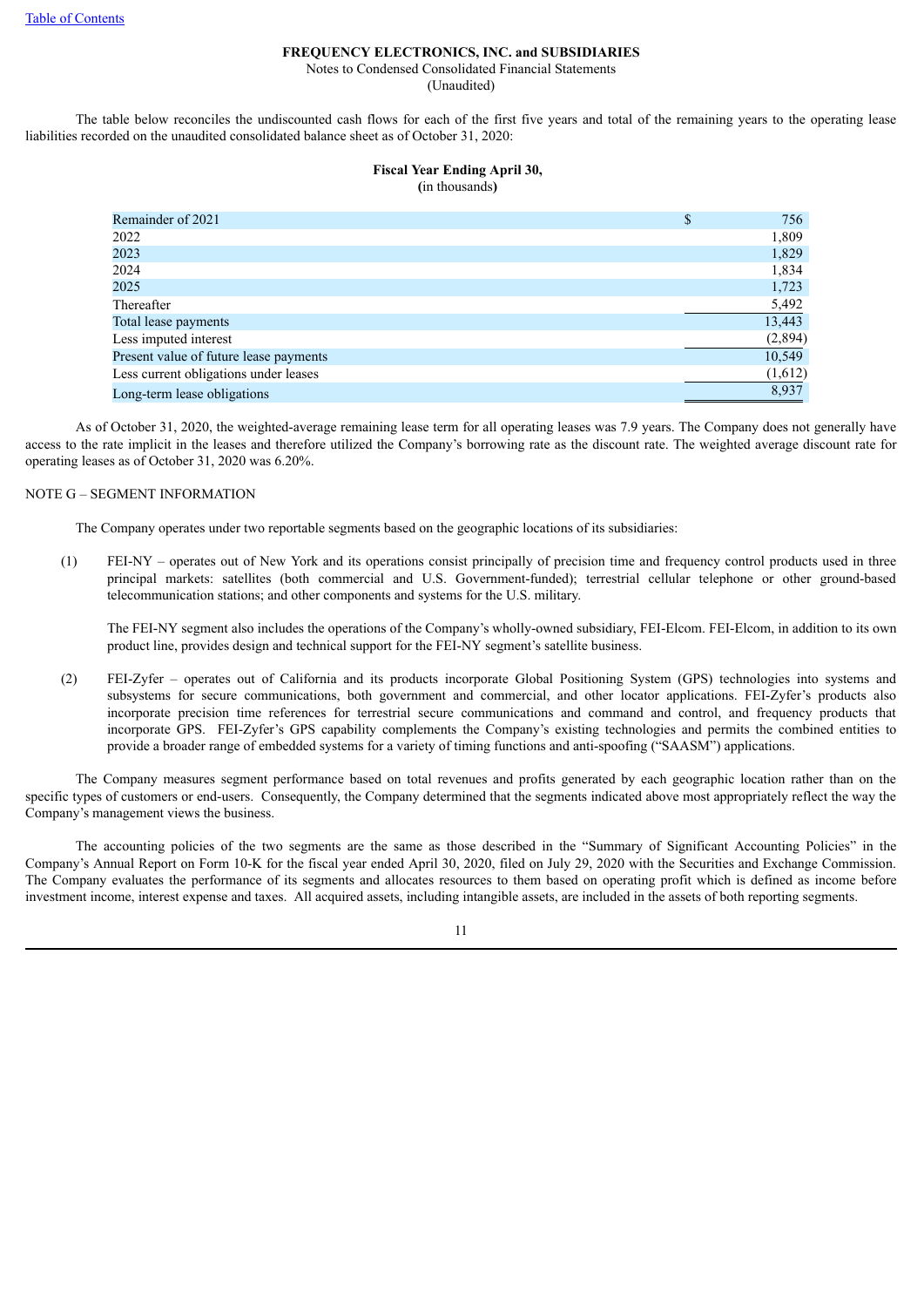Notes to Condensed Consolidated Financial Statements

(Unaudited)

The tables below present information about reported segments with reconciliation of segment amounts to consolidated amounts as reported in the condensed consolidated statements of operations or the condensed consolidated balance sheets for each of the periods (in thousands):

|                                      | Periods ended October 31, |            |               |              |     |              |    |         |  |  |  |
|--------------------------------------|---------------------------|------------|---------------|--------------|-----|--------------|----|---------|--|--|--|
|                                      |                           | Six months |               |              |     | Three months |    |         |  |  |  |
|                                      |                           | 2020       |               | 2019         |     | 2020         |    | 2019    |  |  |  |
| Revenues:                            |                           |            |               |              |     |              |    |         |  |  |  |
| FEI-NY                               | Эħ.                       | 20,996     | <sup>\$</sup> | 16,794       | - S | $11,156$ \$  |    | 7,784   |  |  |  |
| FEI-Zyfer                            |                           | 7,353      |               | 5,701        |     | 3,430        |    | 2,000   |  |  |  |
| less intersegment revenues           |                           | (1, 409)   |               | (854)        |     | (596)        |    | (697)   |  |  |  |
| Consolidated revenues                |                           | 26,940     |               | 21,641       |     | 13,990       |    | 9,087   |  |  |  |
| Operating profit (loss):             |                           |            |               |              |     |              |    |         |  |  |  |
| FEI-NY                               | \$                        | $(582)$ \$ |               | $(5,475)$ \$ |     | 41           | -S | (4,296) |  |  |  |
| FEI-Zyfer                            |                           | 667        |               | (44)         |     | 306          |    | (561)   |  |  |  |
| Corporate                            |                           | (204)      |               | (184)        |     | (128)        |    | (65)    |  |  |  |
| Consolidated operating (loss) income |                           | (119)      |               | (5,703)      |     | 219          |    | (4,922) |  |  |  |

|                                  | <b>October 31, 2020</b> |  |         |  |  |  |
|----------------------------------|-------------------------|--|---------|--|--|--|
| Identifiable assets:             |                         |  |         |  |  |  |
| FEI-NY                           | 42,472 \$               |  | 44,599  |  |  |  |
| FEI-Zyfer                        | 14.089                  |  | 13,344  |  |  |  |
| less intersegment balances       |                         |  | (8,586) |  |  |  |
| Corporate                        | 33.058                  |  | 41.919  |  |  |  |
| Consolidated identifiable assets | 89.619                  |  | 91,276  |  |  |  |

Total revenue recognized over time as POC and Passage of Title ("POT") were approximately \$24.6 million and \$2.3 million, respectively, for the six months ended October 31, 2020. The amounts recognized over time as POC and POT were approximately \$19.1 million and \$2.5 million, respectively, for the six months ended October 31, 2019. The amounts by segment and product line were as follows:

|               |                    |                    | Six Months Ended October 31, |                |                    |                    |       |  |                      |  |  |  |
|---------------|--------------------|--------------------|------------------------------|----------------|--------------------|--------------------|-------|--|----------------------|--|--|--|
|               |                    | 2020               |                              |                |                    |                    | 2019  |  |                      |  |  |  |
|               |                    | (In thousands)     |                              | (In thousands) |                    |                    |       |  |                      |  |  |  |
|               | <b>POC Revenue</b> | <b>POT Revenue</b> | <b>Total Revenue</b>         |                | <b>POC Revenue</b> | <b>POT Revenue</b> |       |  | <b>Total Revenue</b> |  |  |  |
| <b>FEI-NY</b> | 18,857             | 2,139              | 20,996                       |                | 14,297             |                    | 2,497 |  | 16,794               |  |  |  |
| FEI-Zyfer     | 5.744              | .609               | 7,353                        |                | 4.925              |                    | 776   |  | 5,701                |  |  |  |
| Intersegment  | (10)               | (1,399)            | (1, 409)                     |                | (76)               |                    | (778) |  | (854)                |  |  |  |
| Revenue       | 24.591             | 2.349              | 26,940                       |                | 19.146             |                    | 2.495 |  | 21,641               |  |  |  |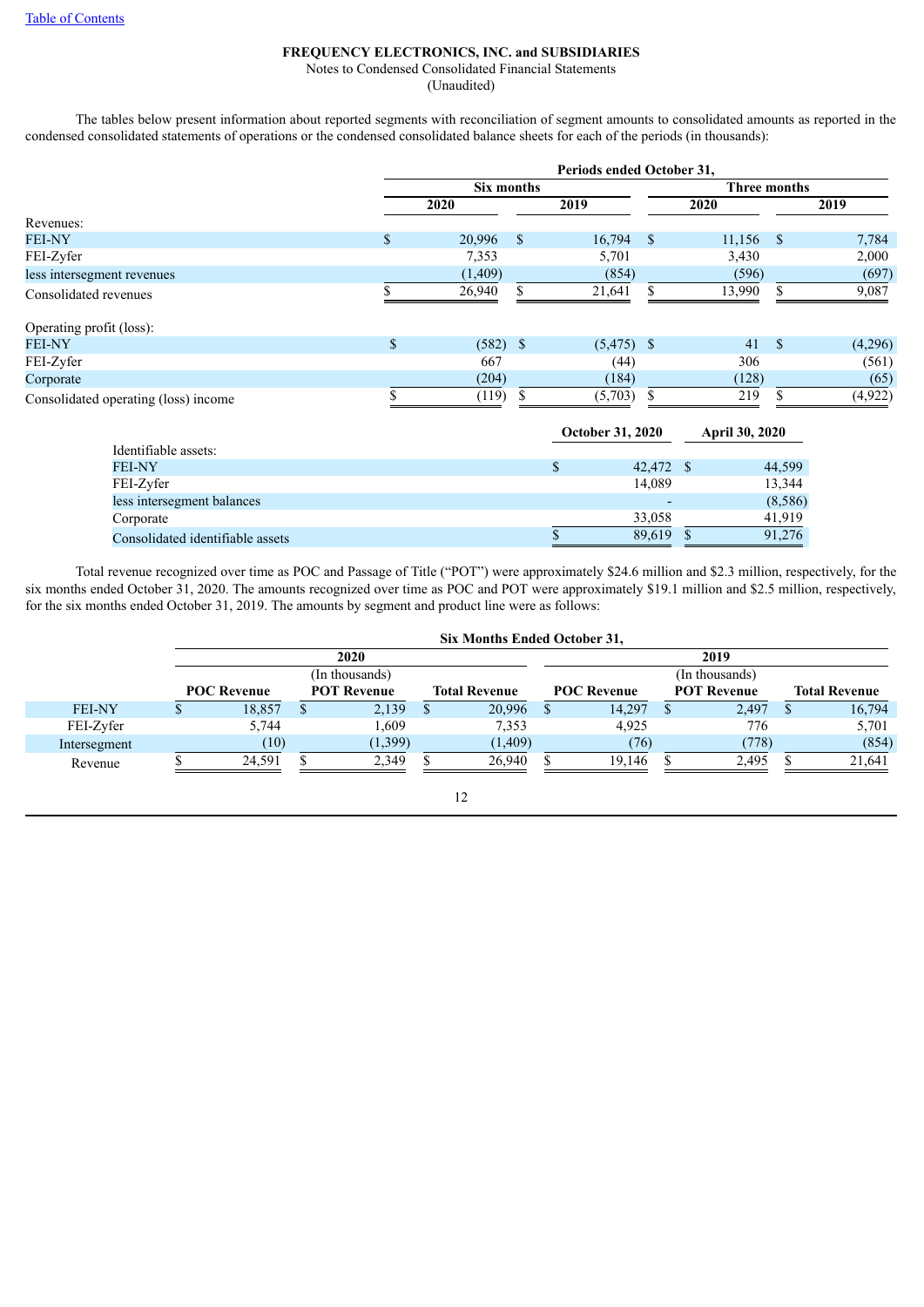Notes to Condensed Consolidated Financial Statements

(Unaudited)

|                           |    | Three Months Ended October 31, |    |                    |      |                      |      |                           |               |                     |   |                      |  |  |
|---------------------------|----|--------------------------------|----|--------------------|------|----------------------|------|---------------------------|---------------|---------------------|---|----------------------|--|--|
|                           |    |                                |    | 2020               |      |                      | 2019 |                           |               |                     |   |                      |  |  |
|                           |    |                                |    | (In thousands)     |      |                      |      |                           |               | (In thousands)      |   |                      |  |  |
|                           |    | <b>POC Revenue</b>             |    | <b>POT Revenue</b> |      | <b>Total Revenue</b> |      | <b>POC Revenue</b>        |               | <b>POT Revenue</b>  |   | <b>Total Revenue</b> |  |  |
| <b>FEI-NY</b>             | D. | 10,235                         | \$ | 921                | \$.  | 11,156               |      | 6,139                     | <sup>\$</sup> | 1,645               | S | 7,784                |  |  |
| FEI-Zyfer                 |    | 2,706                          |    | 724                |      | 3,430                |      | 1,602                     |               | 398                 |   | 2,000                |  |  |
| Intersegment              |    |                                |    | (595)              |      | (596)                |      | (50)                      |               | (647)               |   | (697)                |  |  |
| Revenue                   |    | 12,940                         |    | 1,050              |      | 13,990               |      | 7,691                     |               | 1,396               |   | 9,087                |  |  |
|                           |    |                                |    |                    |      |                      |      | Periods ended October 31, |               |                     |   |                      |  |  |
|                           |    |                                |    |                    |      |                      |      | (in thousands)            |               |                     |   |                      |  |  |
|                           |    |                                |    |                    |      | Six months           |      |                           |               | <b>Three months</b> |   |                      |  |  |
|                           |    |                                |    |                    | 2020 |                      | 2019 |                           |               | <b>2020</b>         |   | 2019                 |  |  |
| Revenues by Product Line: |    |                                |    |                    |      |                      |      |                           |               |                     |   |                      |  |  |

Satellite Revenue 6 14,228 \$ 9,431 \$ 7,576 \$ 5,537

| Government Non-Space Revenue          | 10.855 | 9,005 | 5.520  | 2.261 |
|---------------------------------------|--------|-------|--------|-------|
| Other Commercial & Industrial Revenue |        | 3.205 | 894    | .289  |
| Consolidated revenues                 | 26.940 | 64    | 13.990 | 9,087 |

#### NOTE H – INVESTMENT IN MORION, INC.

The Company has an investment in Morion, Inc. ("Morion"), a privately-held Russian company, which manufactures high precision quartz resonators and crystal oscillators. The Company has also licensed certain technology to Morion.

The Company's investment consists of 4.6% of Morion's outstanding shares, accordingly, the Company accounts for its investment in Morion on the cost basis. This investment of approximately \$800,000 is included in other assets in the accompanying condensed consolidated balance sheets. During the six months ended October 31, 2020 and 2019, the Company acquired product from Morion in the aggregate amount of approximately \$268,000 and \$380,000, respectively, and during the six months ended October 31, 2019 the Company sold product and training services to Morion in the aggregate amount of approximately \$49,000, included in revenues in the condensed consolidated statements of operations as part of the FEI-NY segment. During the three months ended October 31, 2020 and 2019, the Company acquired product from Morion in the aggregate amount of approximately \$118,000 and \$135,000, respectively, and during three months ended October 31, 2019 the Company sold product and training services to Morion in the aggregate amount of approximately \$2,000, included in revenues in the condensed consolidated statements of operations as part of the FEI-NY segment. During the six months ended October 31, 2020 and 2019, the Company received dividends from Morion in the amount of approximately \$105,000 and \$125,000, respectively, which is included in other income, net in the condensed consolidated statements of operations as part of the FEI-NY segment.

Morion is a less than wholly-owned subsidiary of Gazprombank, a state-owned Russian bank. The U.S. Ukraine-related sanctions regime has since 2014 included a list of sectoral sanctions identifications ("SSI") pursuant to Executive Order 13662, which prohibits certain transactions, including certain extensions of credit, with an entity designated as an SSI or certain affiliates of an entity designated as an SSI. On July 16, 2014, after the Company's investment in Morion, Gazprombank was designated as an SSI.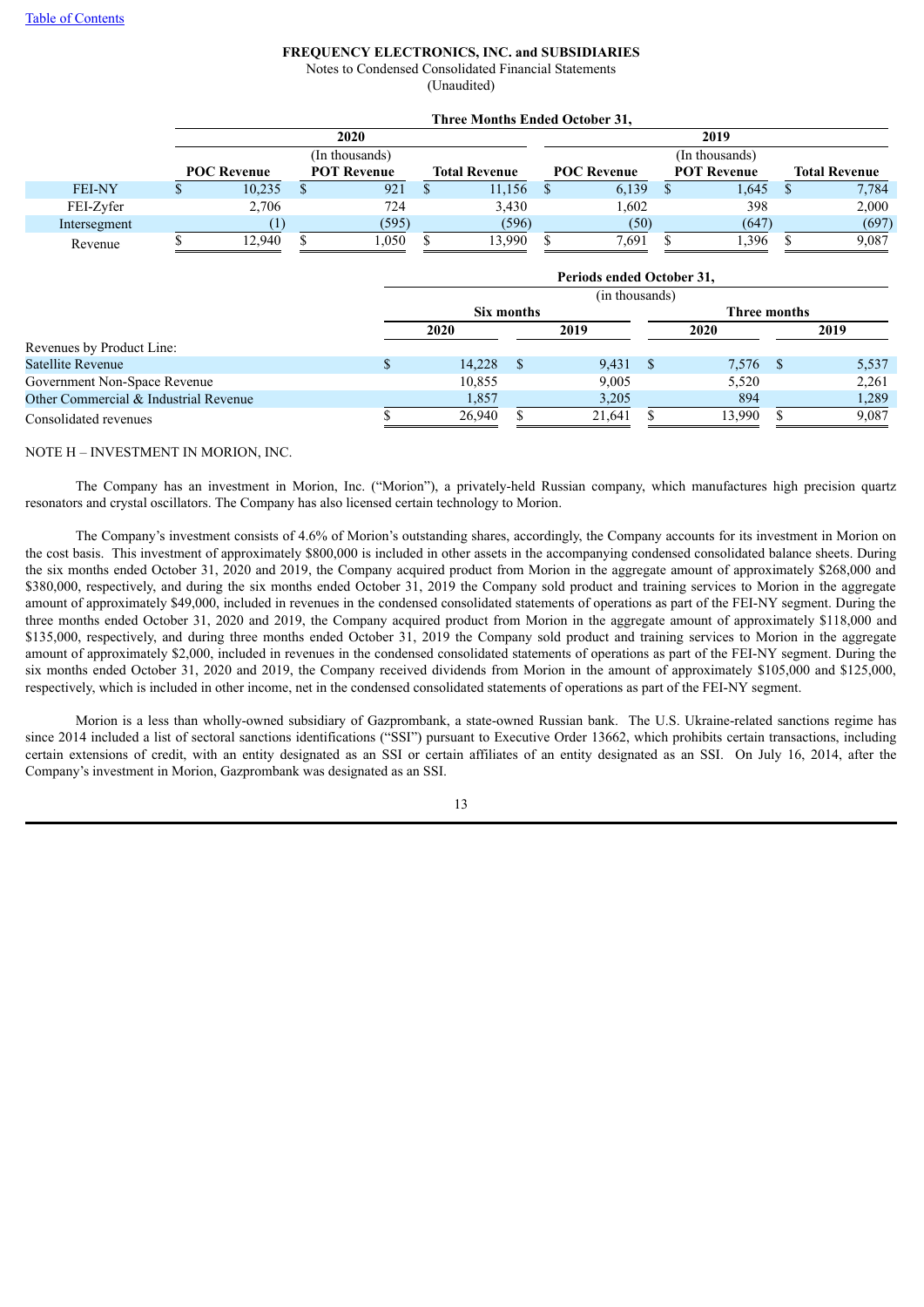Notes to Condensed Consolidated Financial Statements

(Unaudited)

In light of Morion's relationship with Gazprombank, the Company recently evaluated, with the assistance of external legal counsel, certain sales to Morion and the timing of payments by Morion to the Company in connection with those sales to determine whether payments by Morion may have inadvertently constituted extensions of credit in violation of Directive 1 under Executive Order 13662. The Company determined that certain payments by Morion – the majority of which occurred more than five years ago – were not timely. Following the evaluation, on May 7, 2020, the Company voluntarily disclosed its findings to the Office of Foreign Assets Control ("OFAC"). The Company's voluntary disclosure to OFAC relates solely to delays in collection of accounts receivable that exceeded then-applicable payment windows set forth in sanctions regulations and do not relate to any other type of payment or transaction. On July 22, 2020, OFAC informed the Company that it is conducting a civil investigation of the matter.

The ongoing OFAC civil investigation subjects the Company to a number of financial and business risks. OFAC has broad enforcement discretion, and the imposition of sanctions, fines or remedial measures could have a material adverse effect on the Company's business, prospects, reputation, financial condition, liquidity, results of operations or cash flows. Given the matter is in an early stage, however, the Company does not have sufficient information to (i) determine whether any liability (including penalties, sanctions, or remedial actions) as a result of the voluntary disclosure is probable or (ii) estimate the magnitude of any liability. While we are currently unable to predict what if any actions OFAC might take, or what the likely outcome of any such actions might be, or estimate the range of reasonably possible fines or penalties, such outcome may be material. Also, the Company is unable to predict the duration, scope, result or related costs of the investigation, including legal fees.

#### NOTE I – FAIR VALUE OF FINANCIAL INSTRUMENTS

The cost, gross unrealized gains, gross unrealized losses, and fair market value of available-for-sale securities at October 31, 2020 and April 30, 2020, respectively, were as follows (in thousands):

|                         |      | <b>Gross Unrealized</b> | <b>Gross Unrealized</b> |                          |
|-------------------------|------|-------------------------|-------------------------|--------------------------|
|                         | Cost | <b>Gains</b>            | <b>Losses</b>           | <b>Fair Market Value</b> |
| Fixed income securities |      | 9.463<br>530            | (45)                    | 9,948                    |
|                         |      |                         | <b>April 30, 2020</b>   |                          |
|                         |      | <b>Gross Unrealized</b> | <b>Gross Unrealized</b> |                          |
|                         | Cost | Gains                   | <b>Losses</b>           | <b>Fair Market Value</b> |
| Fixed income securities |      | 10,081<br>495           | (6)                     | 10,570                   |

The following table presents the fair value and unrealized losses, aggregated by investment type and length of time that individual securities have been in a continuous unrealized loss position (in thousands):

|                                | Less than 12 months |     |  |                   |  | 12 Months or more        |  |            | <b>Total</b>      |       |               |                   |  |
|--------------------------------|---------------------|-----|--|-------------------|--|--------------------------|--|------------|-------------------|-------|---------------|-------------------|--|
|                                |                     |     |  | <b>Unrealized</b> |  |                          |  | Unrealized |                   |       |               | <b>Unrealized</b> |  |
|                                | <b>Fair Value</b>   |     |  | Losses            |  | <b>Fair Value</b>        |  | Losses     | <b>Fair Value</b> |       | <b>Losses</b> |                   |  |
| October 31, 2020               |                     |     |  |                   |  |                          |  |            |                   |       |               |                   |  |
| <b>Fixed Income Securities</b> |                     | 380 |  | (5)               |  | 983                      |  | (40)       |                   | 1,363 |               | (45)              |  |
| April 30, 2020                 |                     |     |  |                   |  |                          |  |            |                   |       |               |                   |  |
| <b>Fixed Income Securities</b> |                     | 380 |  | (6)               |  | $\overline{\phantom{a}}$ |  | $\sim$     |                   | 380   |               | (6)               |  |
|                                |                     |     |  | 14                |  |                          |  |            |                   |       |               |                   |  |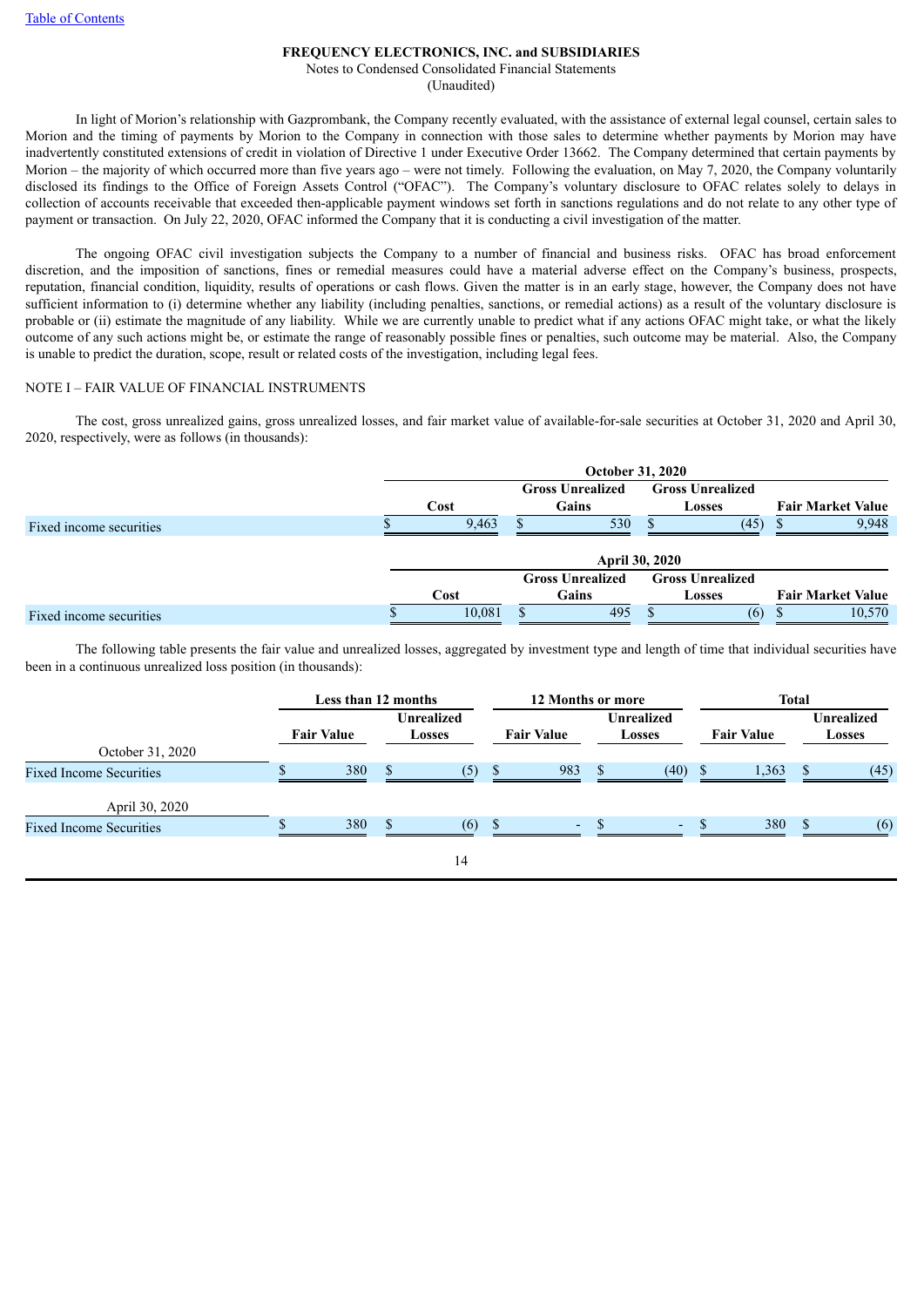Notes to Condensed Consolidated Financial Statements

(Unaudited)

During the six and three months ended October 31, 2020, the Company sold or redeemed available-for-sale securities of approximately \$1.5 million and \$796,000, respectively, realizing gains of approximately \$12,000 and \$9,000, respectively.

Maturities of fixed income securities classified as available-for-sale at October 31, 2020 were as follows, at cost (in thousands):

| Current                               | 3,267 |
|---------------------------------------|-------|
| Due after one year through five years | 3,257 |
| Due after five years                  | 2,939 |
|                                       | 9.463 |

The fair value accounting framework provides a fair value hierarchy that prioritizes the inputs to valuation techniques used to measure fair value. The hierarchy gives the highest priority to unadjusted quoted prices in active markets for identical assets or liabilities (Level 1 measurements) and the lowest priority to unobservable inputs (Level 3 measurements).

The levels of the fair value hierarchy are described below:

- Level 1 Inputs to the valuation methodology are unadjusted quoted prices for identical assets or liabilities in active markets that the Company has the ability to access.
- Level 2 Inputs to the valuation methodology include:
	- -Quoted prices for similar assets or liabilities in active markets;
		- -Quoted prices for identical or similar assets or liabilities in inactive markets;
		- -Inputs other than quoted prices that are observable for the asset or liability; and
		- -Inputs that are derived principally from or corroborated by observable market data by correlation or other means.
- Level 3 Inputs to the valuation methodology are unobservable and significant to the fair value measurement.

The asset's or liability's fair value measurement level within the fair value hierarchy is based on the lowest level of any input that is significant to the fair value measurement. Valuation techniques used need to maximize the use of observable inputs and minimize the use of unobservable inputs. The Company's money market, business account, and U.S. securities are valued on a Level 1 basis. The Company's fixed income corporate debt securities and certificates of deposit are valued on a Level 2 basis.

## NOTE J – RECENT ACCOUNTING PRONOUNCEMENTS

In January 2017, the FASB issued ASU No. 2017-04, Intangibles - Goodwill and Other (Topic 350): Simplifying the Test for Goodwill Impairment ("ASU 2017-04"), which simplifies how an entity is required to test goodwill for impairment by eliminating Step 2 from the goodwill impairment test. Under ASU 2017-04 goodwill impairment will be tested by comparing the fair value of a reporting unit with its carrying amount, and recognizing an impairment charge for the amount by which the carrying amount exceeds the reporting unit's fair value. The new guidance must be applied on a prospective basis and is effective for periods beginning after December 15, 2022, with early adoption permitted. The Company will not be adopting ASU 2017-04 early, and is in the process of determining the effect that ASU 2017-04 may have. However, the Company expects the new standard to have an immaterial effect on its consolidated financial statements.

In June 2016, the FASB issued ASU No. 2016-13, Financial Instruments - Credit Losses (Topic 326): Measurement of Credit Losses on Financial *Instruments* ("ASU 2016-13") which replaces the incurred loss impairment methodology in current U.S. GAAP with a methodology that reflects expected credit losses and requires consideration of a broader range of reasonable and supportable information to inform credit loss estimates. The new guidance is effective for fiscal years beginning after December 15, 2022. The Company is evaluating the effect, if any, the update will have on its consolidated financial statements when adopted in fiscal year 2023.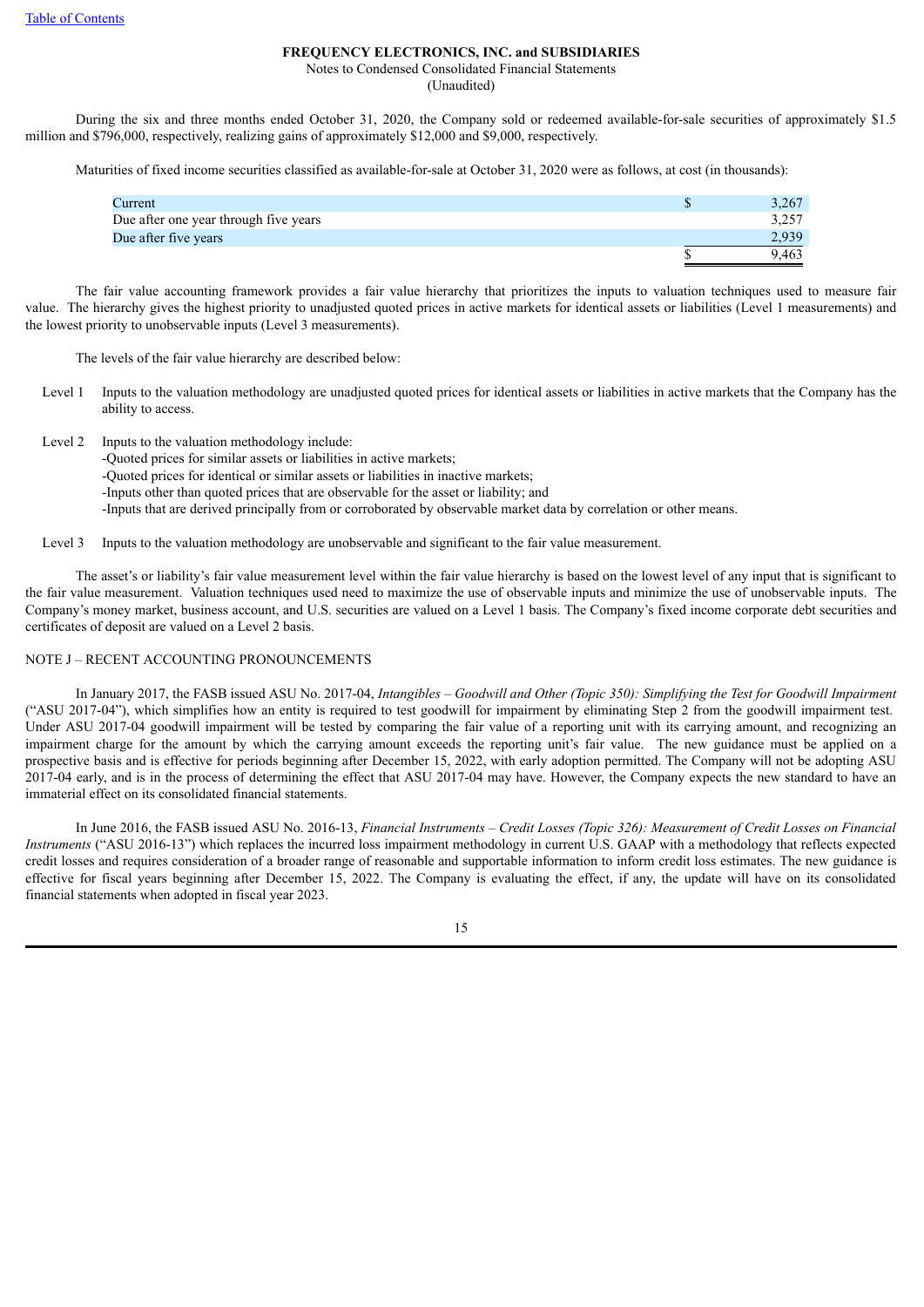## **FREQUENCY ELECTRONICS, INC. and SUBSIDIARIES** Notes to Condensed Consolidated Financial Statements (Unaudited)

#### NOTE K – CREDIT FACILITY

As of October 31, 2020, the Company had available credit with UBS Bank USA at variable terms based on its securities holdings under an advisory arrangement, under which the Company has borrowed \$3 million. On April 12, 2020, the Company received proceeds from a PPP Loan in the amount of \$4,964,810 from JPMorgan Chase Bank, N.A. as the Lender, pursuant to the SBA Paycheck Protection Program under the CARES Act. The PPP Loan was repaid in full on May 6, 2020.

## NOTE L – VALUATION ALLOWANCE ON DEFERRED TAX ASSETS

Deferred income taxes arise from temporary differences between the tax basis of assets and liabilities and their reported amounts in the financial statements, which will result in taxable or deductible amounts in the future.

As required by the authoritative guidance on accounting for income taxes, we evaluate the realization of deferred tax assets on a jurisdictional basis at each reporting date. We consider all positive and negative evidence, including the reversal of deferred tax liabilities, projected future taxable income, tax planning strategies, and results of recent operations. Accounting for income taxes requires that a valuation allowance be established when it is more likely than not that all or a portion of the deferred tax assets will not be realized. In circumstances where there is sufficient negative evidence indicating that the deferred tax assets will not be realizable, we establish a valuation allowance. As of October 31, 2020, and April 30, 2020, the Company maintained a full valuation allowance against its deferred tax assets. If these estimates and assumptions change in the future, the Company may be required to adjust its existing valuation allowance resulting in changes to deferred income tax expense.

## NOTE M – COMMITMENTS AND CONTINGENCIES

On January 28, 2020, Martin B. Bloch, the former Chief Scientist of the Company and a former member of the Company's Board of Directors (the "Board"), filed a complaint against the Company and Jonathan Brolin, Lance W. Lord, Russell M. Sarachek, Richard Schwartz and Stanton D. Sloane, each in their capacity as members of the Board (collectively, the "Director Defendants"), in the Supreme Court of the State of New York, County of Nassau (*Bloch v. Frequency Electronics, Inc., et al*., Index No. 601369/2020 (N.Y. Sup. Ct. filed Jan. 28, 2020)). Mr. Bloch seeks compensatory damages and costs and attorney's fees, among other things, based on allegations that he was wrongfully terminated "for cause" pursuant to his employment agreement, dated March 17, 2008, and that the Company and the Director Defendants discriminated against him based on his age. Mr. Bloch had originally also sought a declaratory judgment and claims for damage to his reputation and a derivative claim on behalf of the Company alleging that the Director Defendants breached their fiduciary duty in rendering their decision to terminate Mr. Bloch's employment with the Company. However, Mr. Bloch removed those claims from a subsequently filed amended complaint after the Company and the Director Defendants moved to dismiss them. On June 11, 2020, the Company and the Director Defendants filed their answer to the amended complaint. Mr. Bloch filed a motion for summary judgment on June 23, 2020, which the Company and the Director Defendants opposed on July 10, 2020. Mr. Bloch's motion seeks an order that the Company is liable for breach of his employment agreement because he purportedly resigned from the Company before he was terminated. On July 10, 2020, the Company and the Director Defendants opposed Mr. Bloch's motion and also filed a motion for summary judgment seeking the dismissal of all claims in Mr. Bloch's amended complaint. On September 23, 2020, the Court denied Mr. Bloch's motion for summary judgment. It also granted the Company and the Director Defendants' motion for summary judgment as to all claims, except for one claim for breach of contract against the Company. On October 23, 2020, the Company filed a brief with the Appellate Division, Second Department, seeking a reversal of the lower court's order to the extent that it denied the Company's summary judgment motion on the breach of contract claim. Mr. Bloch filed its responsive brief on November 20, 2020. The appeal is currently pending. The Company believes that the Board was justified in its decision to terminate Mr. Bloch "for cause" and that Mr. Bloch's single surviving claim is entirely without merit. The Company intends to vigorously defend against all of Mr. Bloch's allegations. At this time, the Company does not have sufficient information to determine whether liability, if any, arising out of these matters is probable or the possible loss, if any, which could result from an unfavorable outcome arising out of these matters.

In addition, Mr. Bloch sought to initiate two arbitration proceedings under the AAA Rules (*Bloch v. Frequency Electronics, Inc., the* Compensation Committee of the Board of Directors of Frequency Electronics, Inc., and the Deferred Compensation Plan Agreement Dated March 7, *2008*). One arbitration is brought under a deferred compensation agreement dated March 27, 1980 and the other under a second amended and restated deferred compensation agreement, dated March 7, 2008. Bloch submitted his Statements of Claim in both arbitrations on May 4, 2020. In both proceedings, Mr. Bloch claims that defendants violated ERISA rules by denying him deferred compensation benefits. He seeks an award for allegedly past due deferred compensation benefits plus interest, clarification as to his future rights to deferred compensation benefits, and attorneys' fees and costs.

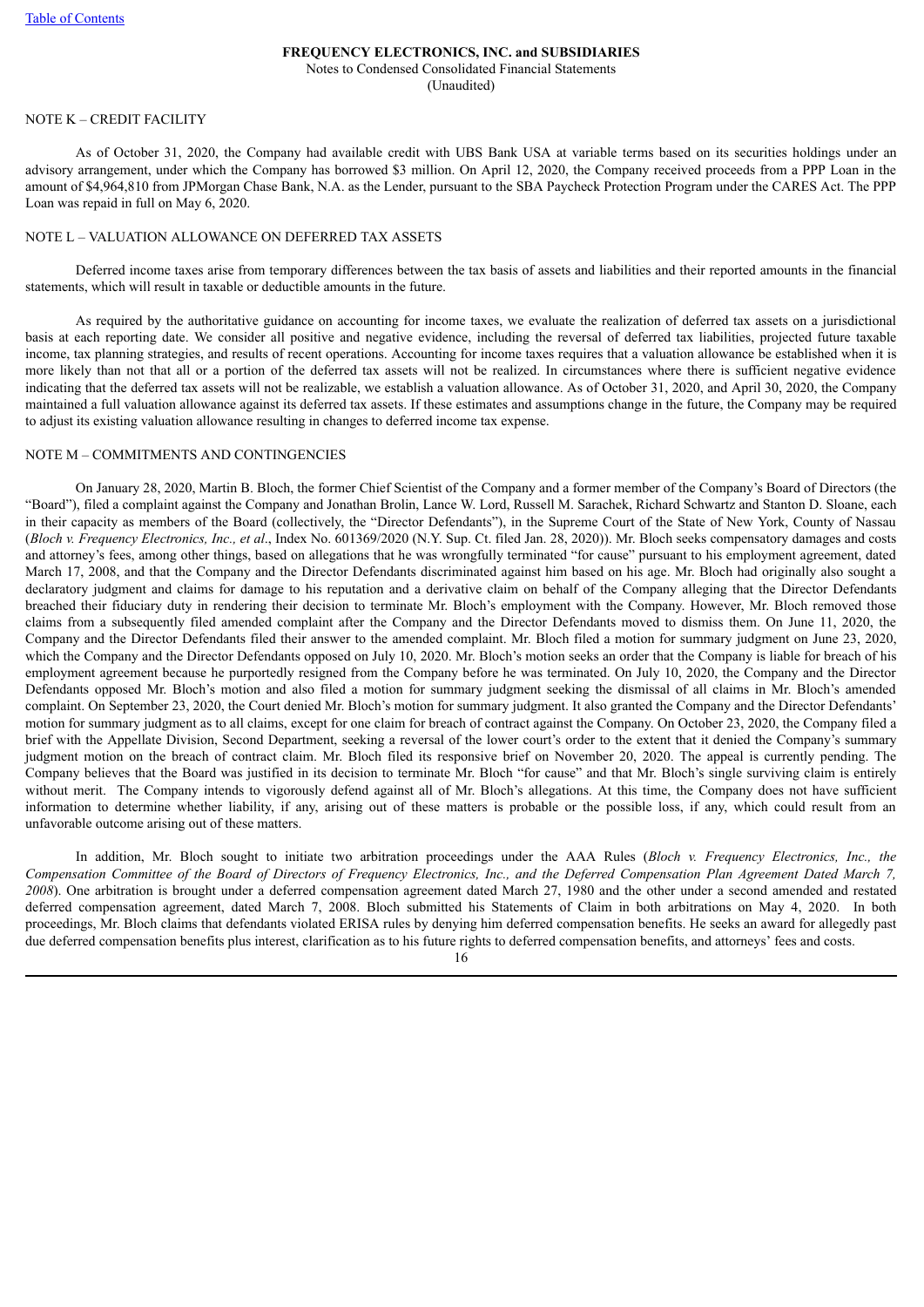Notes to Condensed Consolidated Financial Statements

(Unaudited)

On June 2, 2020, the Company filed a petition for a stay of arbitration and related declaratory relief against Mr. Bloch, in the Supreme Court of the State of New York, New York County (*Frequency Electronics, Inc. v. Martin B. Bloch*, Index No. 652191/2020 (N.Y. Sup. Ct. filed June 2, 2020)). The Company claims that Mr. Bloch may not arbitrate his claims for deferred compensation because he did not timely appeal the Company's denial of those claims, and because he failed to comply with the arbitration procedures in the applicable deferred compensation agreement. Mr. Bloch filed a motion on June 16, 2020 seeking a change of venue to the County of Nassau, which the Company opposed on July 7, 2020. The Court granted Mr. Bloch's motion on September 8, 2020. The case was therefore transferred to the County of Nassau, and assigned to the same Judge hearing the other cases between the parties. At this time, the Company does not have sufficient information to determine the likelihood of success of this petition.

On June 5, 2020, Mr. Bloch filed a petition against the Company, the Compensation Committee of the Company's Board of Directors, and the Deferred Compensation Plan Agreement Dated March 7, 2008, as amended ("Respondents"), for the appointment of an arbitrator in one of the arbitration proceedings that Mr. Bloch sought to initiate. The petition was filed in the Supreme Court of the State of New York, County of Nassau *(Bloch v. Frequency Electronics, Inc. et al.,* Index No. 605380/2020 (N.Y. Sup. Ct. filed June 5, 2020)). On June 22, 2020, Respondents moved to dismiss Mr. Bloch's petition, and he opposed the motion on July 2, 2020. The motion is currently pending. On September 11, 2020, the Court granted Respondents' application for an interim stay of the arbitration pending the Court's determination of the Company's petition for a stay of arbitration (described above), Mr. Bloch's petition for the appointment of an arbitrator, and other outstanding motions. Respondents dispute all of Bloch's claims and intend to continue to vigorously defend the Company in this special proceeding. The likelihood of any outcome of this proceeding cannot be determined at this time.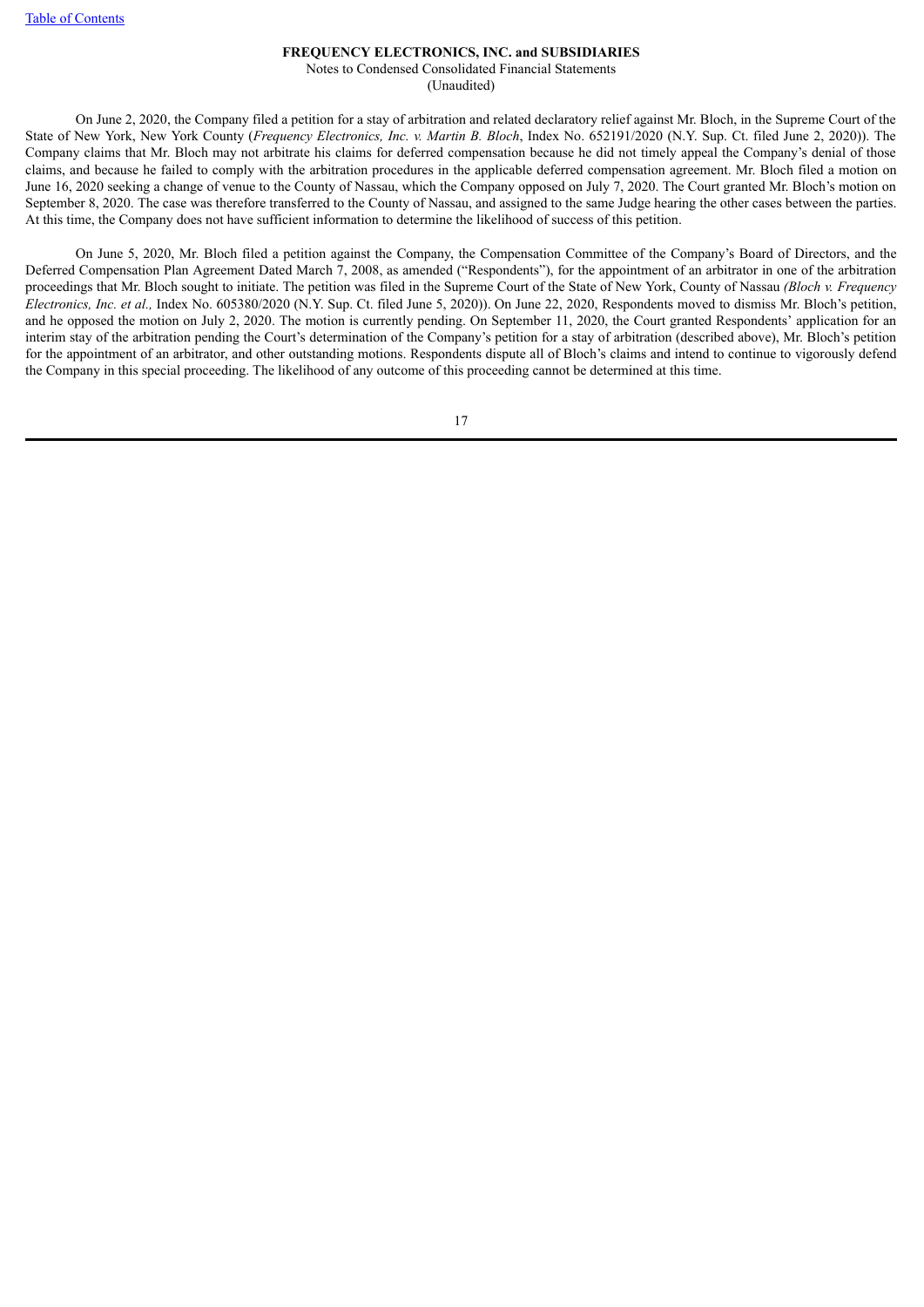#### <span id="page-17-0"></span>**Item 2. Management's Discussion and Analysis of Financial Condition and Results of Operations**

#### *"Safe Harbor" Statement under the Private Securities Litigation Reform Act of 1995*:

The statements in this quarterly report on Form 10-Q regarding future earnings and operations and other statements relating to the future constitute "forward-looking" statements pursuant to the safe harbor provisions of the Private Securities Litigation Reform Act of 1995. Forward-looking statements inherently involve risks and uncertainties that could cause actual results to differ materially from the forward-looking statements. Factors that would cause or contribute to such differences include, but are not limited to, the risks associated with health epidemics and pandemics, including the COVID-19 pandemic and similar outbreaks, such as their impact on our financial condition and results of operations and on our ability to continue manufacturing and distributing our products, and the impact of health epidemics and pandemics on general economic conditions, including any resulting recession, our inability to integrate operations and personnel, actions by significant customers or competitors, general domestic and international economic conditions, reliance on key customers, continued acceptance of the Company's products in the marketplace, competitive factors, new products and technological changes, product prices and raw material costs, dependence upon third-party vendors, competitive developments, changes in manufacturing and transportation costs, the availability of capital, and the outcome of any litigation and arbitration proceedings. The factors listed above are not exhaustive. Other sections of this Form 10-Q and in the Company's Annual Report on Form 10-K for the fiscal year ended April 30, 2020, filed on July 29, 2020 with the Securities and Exchange Commission include additional factors that could materially and adversely impact the Company's business, financial condition and results of operations. Moreover, the Company operates in a very competitive and rapidly changing environment. New factors emerge from time to time and it is not possible for management to predict the impact of all these factors on the Company's business, financial condition or results of operations or the extent to which any factor, or combination of factors, may cause actual results to differ materially from those contained in any forward-looking statements. Given these risks and uncertainties, investors should not rely on forward-looking statements as a prediction of actual results. Any or all of the forwardlooking statements contained in this Form 10-Q and any other public statement made by the Company or its management may turn out to be incorrect. The Company expressly disclaims any obligation to update or revise any forward-looking statements, whether as a result of new information, future events or otherwise.

#### **Critical Accounting Policies and Estimates**

The Company's significant accounting policies are described in Note 1 to the consolidated financial statements included in the Company's Annual Report on Form 10-K for the fiscal year ended April 30, 2020, filed on July 29, 2020 with the Securities and Exchange Commission. The Company believes its most critical accounting policies to be the recognition of revenue and costs on production contracts, income taxes, and the valuation of inventory. Each of these areas requires the Company to make use of reasonable estimates including estimating the cost to complete a contract, the realizable value of its inventory and the market value of its products. Changes in estimates can have a material impact on the Company's financial position and results of operations. The Company's significant accounting policies did not change during the six and three months ended October 31, 2020.

#### Revenue Recognition

Revenue is recognized when a performance obligation is satisfied, which is when the expected goods or services are transferred to the customer, in an amount that reflects the consideration to which the Company expects to receive. A performance obligation is a distinct product or service that is transferred to the customer based on the contract. The transaction price is allocated to each performance obligation and is recognized as revenue upon satisfaction of that performance obligation. The Company derives revenue from contracts with customers by units sold with specific specifications and frequencies that are used by a specific customer and contracts where the end user is the government. The Company's contracts typically include one performance obligation which is satisfied by shipped projects and completed services/reports required in the contract. Control over these performance obligations passes to the customer over time and therefore these revenues are reported in operating results over time using the cost-to-cost method. Under this method, revenue is recorded based upon the ratio that incurred costs bear to total estimated contract costs with related cost of revenues recorded as the costs are incurred. Each month management reviews estimated contract costs through a process of aggregating actual costs incurred and estimating additional costs to completion based upon the current available information and status of the contract. The effect of any change in the estimated gross margin rate ("GM Rate") for a contract is reflected in revenues in the period in which the change is known. Provisions for the full amount of anticipated losses on contracts are made in the period in which they become determinable.

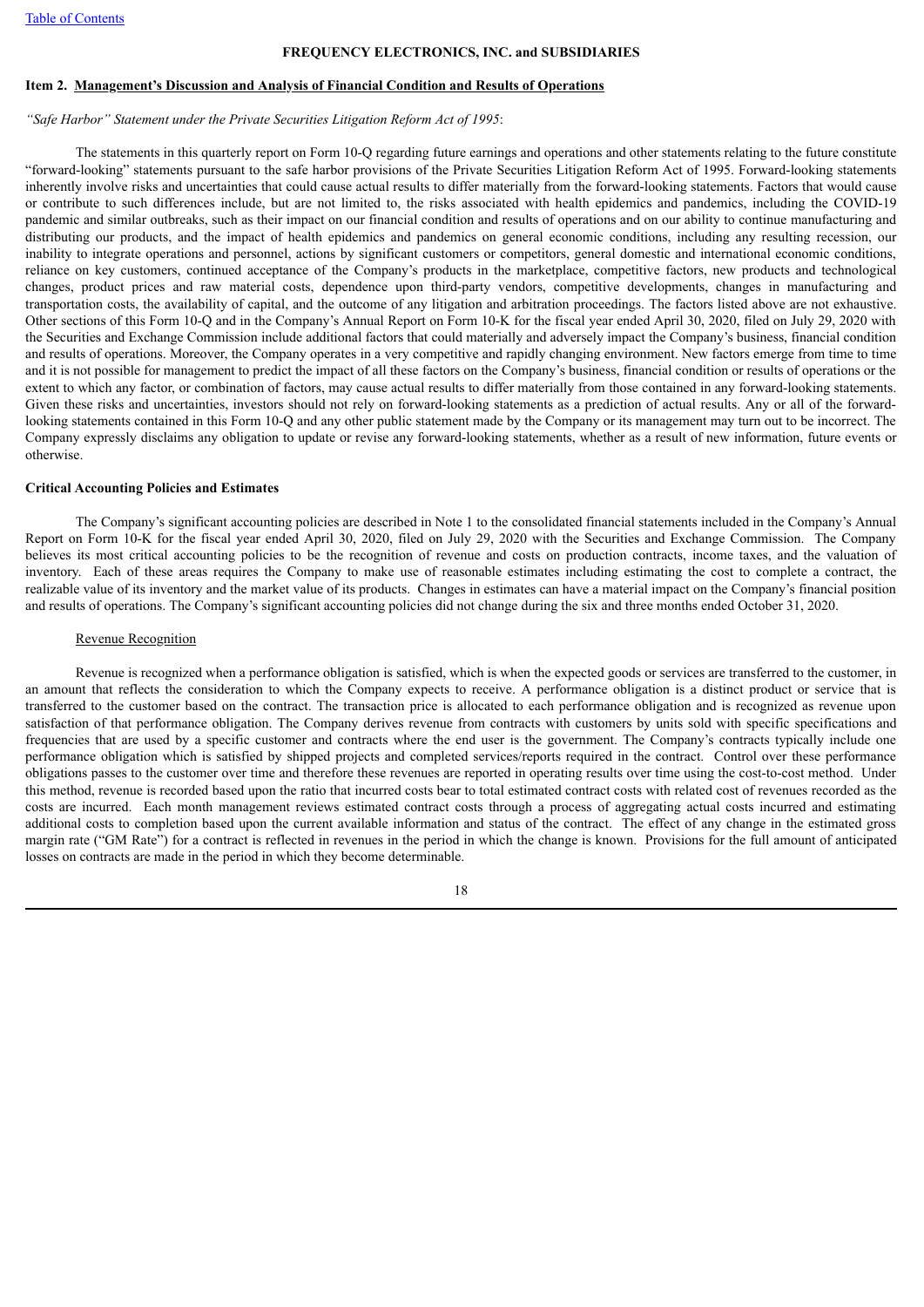For smaller contracts or orders, sales of products and services to customers are reported in operating results based upon (i) shipment of the product or (ii) performance of the services pursuant to terms of the customer order. When payment is contingent upon customer acceptance of the installed system, revenue is deferred until such acceptance is received and installation completed. The Company's products generally carry a one-year warranty, but may vary based on the contract terms.

Significant judgment is used in evaluating the financial information for certain contracts to determine an appropriate budget and estimated cost. The Company evaluates this information continuously and bases its judgments on historical experience, design specifications, and expected costs for material and labor.

Contract costs include all direct material, direct labor costs, manufacturing overhead and other direct costs related to contract performance. Selling, general and administrative costs are charged to expense as incurred.

#### Inventory

In accordance with industry practice, inventoried costs contain amounts relating to contracts and programs with long production cycles, a portion of which will not be realized within one year. Inventory write downs are established for slow-moving materials based on percentage of usage over a tenyear period, obsolete items on a gradual basis over five years with no usage and costs incurred on programs for which production-level orders cannot be determined as probable. Such write-downs are based upon management's experience and expectations for future business. Any changes arising from revised expectations are reflected in cost of revenues in the period the revision is made.

#### Marketable Securities

Marketable securities consist of corporate debt securities, certificates-of-deposit, and debt securities of U.S. Government agencies. All marketable securities were held in the custody of one financial institution at October 31, 2020 and April 30, 2020. Investments in debt securities are categorized as available-for-sale and are carried at fair value, with unrealized gains and losses excluded from income and recorded directly to stockholders' equity. The Company recognizes gains or losses when securities are sold using the specific identification method.

#### **COVID-19 Outbreak Update**

On January 30, 2020, the World Health Organization ("WHO") announced a global health emergency because of a new strain of coronavirus originating in Wuhan, China (the "COVID-19 outbreak") and the risks to the international community as the virus spread globally beyond its point of origin. In March 2020, the WHO classified the COVID-19 outbreak as a pandemic, based on the rapid increase in exposure globally.

The Company's priority during the COVID-19 outbreak has been to protect the health and safety of its employees while remaining operational. Within the limitations imposed by governmental health and safety procedures, the Company has continued to manufacture its full range of products at its facilities. The Company has educated employees about COVID-19 symptoms and hygiene best practices. The Company's policies also include taking an employee's temperature before entering facilities; mandating handwashing; requiring social distancing and, where social distancing is difficult, requiring face coverings; encouraging, and in some cases, requiring remote work for those employees who can work from home; and disinfecting facilities.

As of December 11, 2020, the Company was aware of five employees that have had confirmed cases of COVID-19 since the COVID-19 outbreak began, with no fatalities. Additional employees have been absent or self-quarantined due to COVID-19; however, such absences have not had a significant impact on production. Additionally, since the COVID-19 outbreak began, facilities have remained open (other than temporary closures for disinfecting) and such measures to disinfect facilities have not had a significant impact on production. Certain of the Company's vendors have been unable to deliver materials on time due to the COVID-19 outbreak. Such delays have negatively impacted the Company's production, and the Company plans to continue to monitor these and its other vendors and, if necessary, seek alternative suppliers.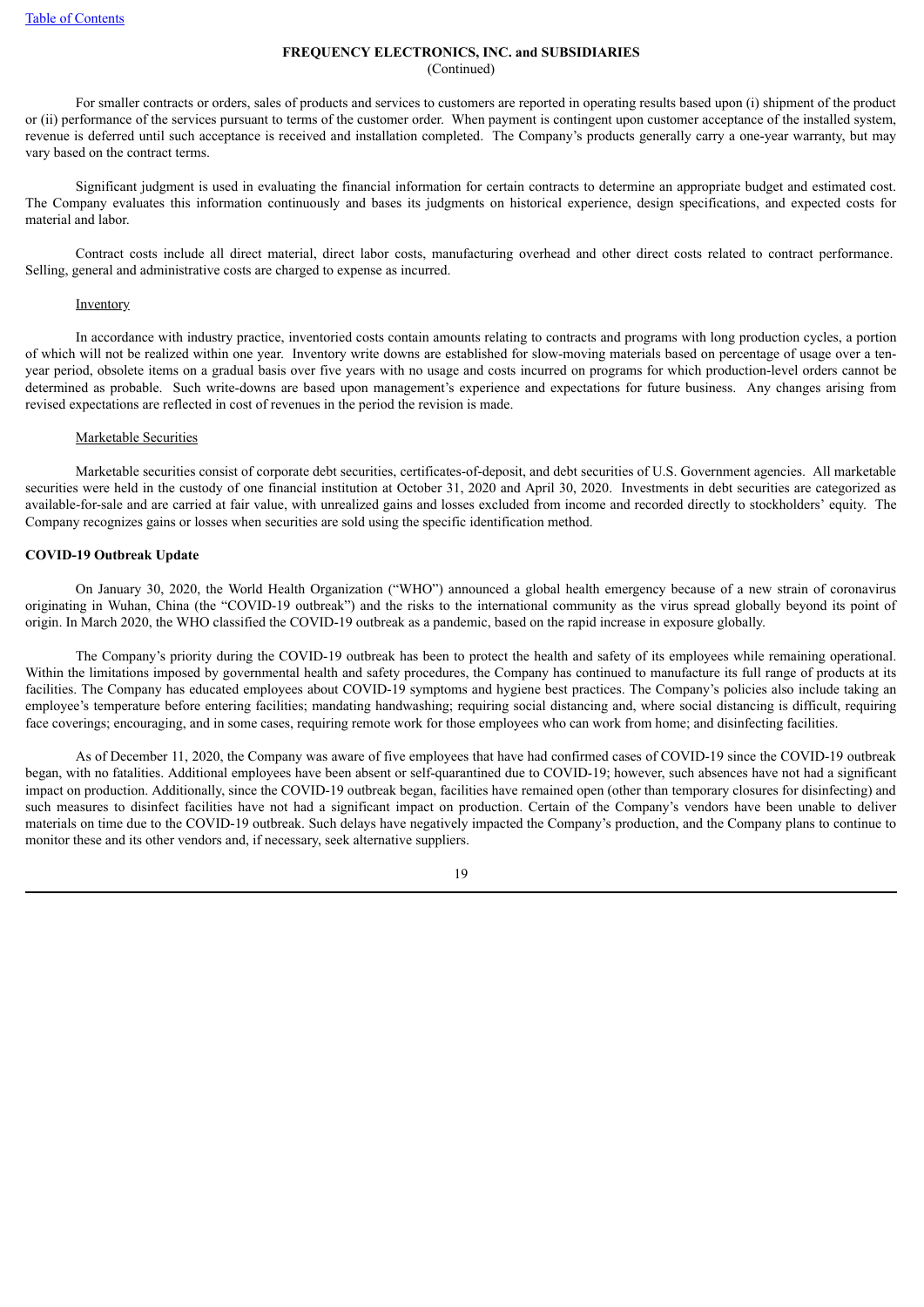The full impact of the COVID-19 outbreak continues to evolve as of the date of this report. As such, it is uncertain as to the full magnitude that the pandemic may have on the Company's financial condition, liquidity, and future results of operations. Management is actively monitoring the impact of the global situation on its financial condition, liquidity, operations, suppliers, industry, and workforce. Given the daily evolution of the COVID-19 outbreak and the global responses to curb its spread, the Company is not able to estimate the effects of the COVID-19 outbreak on its results of operations, financial condition, or liquidity for fiscal year 2021.

On March 27, 2020, President Trump signed into law the "Coronavirus Aid, Relief, and Economic Security (CARES) Act." The CARES Act, among other things, includes provisions relating to refundable payroll tax credits, deferment of employer side social security payments, net operating loss carryback periods, alternative minimum tax credit refunds, modifications to the net interest deduction limitations, increased limitations on qualified charitable contributions, and technical corrections to tax depreciation methods for qualified improvement property. The CARES Act also appropriated funds for the Small Business Administration (SBA) Paycheck Protection Program loans that are forgivable in certain situations to promote continued employment, as well as Economic Injury Disaster Loans to provide liquidity to small businesses harmed by the COVID-19 outbreak. The Company received a loan under the Paycheck Protection Program in April 2020, which it repaid in full in May 2020. For more detail regarding the Company's PPP Loan, see Note K in Part I, Item I of this Quarterly Report on Form 10-Q.

## **RESULTS OF OPERATIONS**

The table below sets forth for the six and three months ended October 31, 2020 and 2019, respectively, the percentage of consolidated revenues represented by certain items in the Company's condensed consolidated statements of operations or notes to the condensed consolidated financial statements:

|                                      |         | Six months<br>Three months |       |            |  |  |  |  |  |
|--------------------------------------|---------|----------------------------|-------|------------|--|--|--|--|--|
|                                      |         | Periods ended October 31,  |       |            |  |  |  |  |  |
|                                      | 2020    | 2019                       | 2020  | 2019       |  |  |  |  |  |
| Revenues                             |         |                            |       |            |  |  |  |  |  |
| <b>FEI-NY</b>                        | 77.9%   | 77.6%                      | 79.7% | 85.7%      |  |  |  |  |  |
| FEI-Zyfer                            | 27.3    | 26.3                       | 24.5  | 22.0       |  |  |  |  |  |
| Less intersegment revenues           | (5.2)   | (3.9)                      | (4.2) | (7.7)      |  |  |  |  |  |
|                                      | 100.0   | 100.0                      | 100.0 | 100.0      |  |  |  |  |  |
| Cost of revenues                     | 65.1    | 87.2                       | 62.0  | 113.0      |  |  |  |  |  |
| Gross margin                         | 34.9    | 12.8                       | 38.0  | (13.0)     |  |  |  |  |  |
| Selling and administrative expenses  | 27.3    | 21.9                       | 29.5  | 25.2       |  |  |  |  |  |
| Research and development expenses    | 8.1     | 17.3                       | 7.0   | 16.0       |  |  |  |  |  |
| Operating (loss) income              | (0.5)   | (26.4)                     | 1.5   | (54.2)     |  |  |  |  |  |
| Other income (loss), net             | 0.8     | 1.1                        | 0.9   | 0.3        |  |  |  |  |  |
| Provision (benefit) for income taxes | 0.1     | 0.1                        | 0.1   | 0.1        |  |  |  |  |  |
| Net income (loss)                    | $0.4\%$ | $(25.2)\%$                 | 2.5%  | $(54.0)\%$ |  |  |  |  |  |

## **Revenues**

|                       |                           |  | Six months |  |        |  |             | Three months |        |      |       |        |       |        |  |  |  |
|-----------------------|---------------------------|--|------------|--|--------|--|-------------|--------------|--------|------|-------|--------|-------|--------|--|--|--|
|                       | Periods ended October 31, |  |            |  |        |  |             |              |        |      |       |        |       |        |  |  |  |
| <b>Segment</b>        | 2020                      |  | 2019       |  | Change |  | 2020        |              |        | 2019 |       | Change |       |        |  |  |  |
| FEI-NY                | 20,996                    |  | 16,794     |  | 4,202  |  | $25.0\%$ \$ |              | 11,156 |      | 7.784 |        | 3,372 | 43.3%  |  |  |  |
| FEI-Zyfer             | 7,353                     |  | 5,701      |  | 1,652  |  | 29.0        |              | 3,430  |      | 2,000 |        | 1,430 | 71.5   |  |  |  |
| Intersegment revenues | (1, 409)                  |  | (854)      |  | (555)  |  | 65.0        |              | (596)  |      | (697) |        | 101   | (14.5) |  |  |  |
|                       | 26,940                    |  | 21.641     |  | 5.299  |  | 24.5%       |              | 13.990 |      | 9.087 |        | 4,903 | 54.0%  |  |  |  |
|                       |                           |  |            |  |        |  |             |              |        |      |       |        |       |        |  |  |  |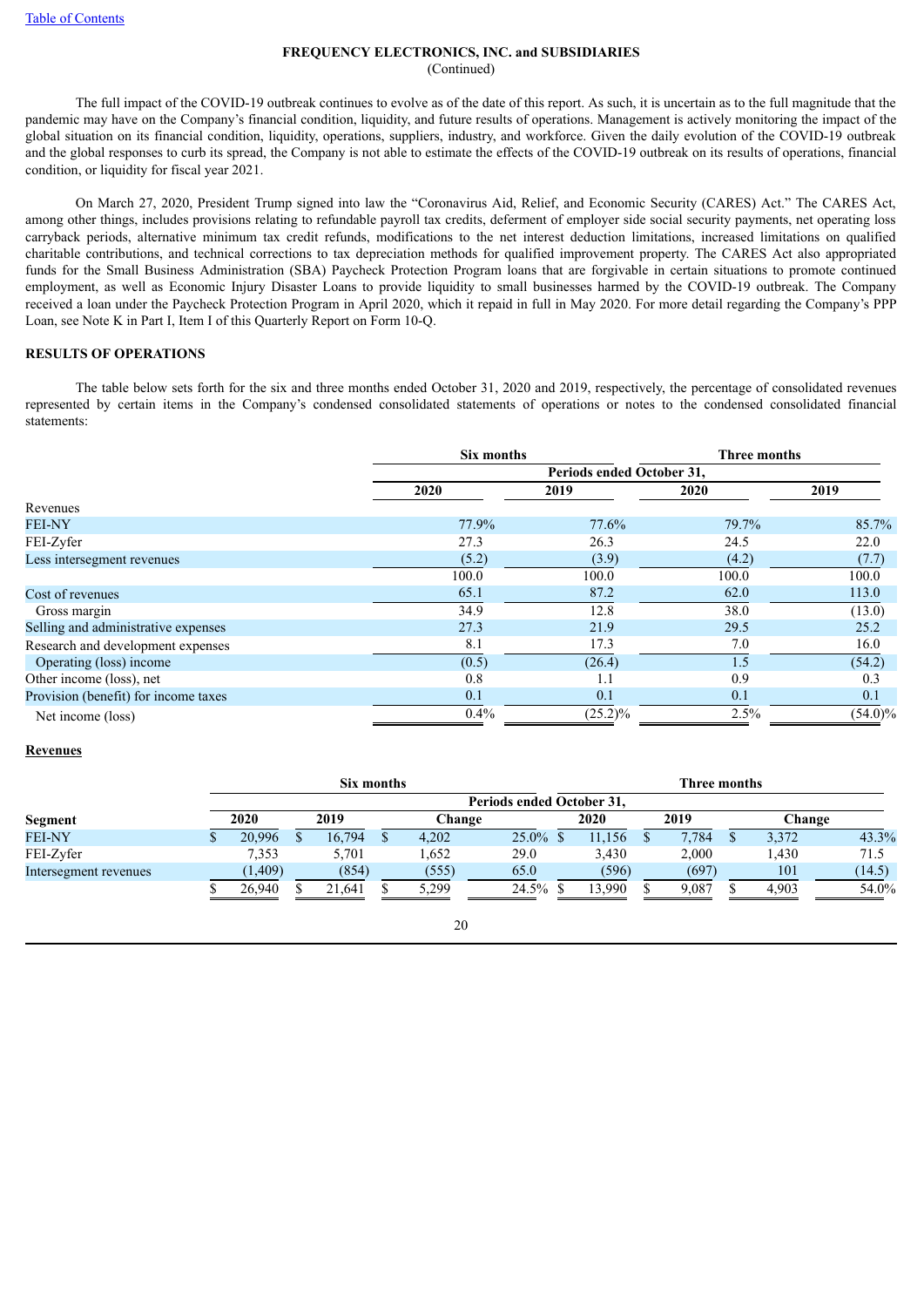For the six months, ended October 31, 2020 revenues from commercial and U.S. Government satellite programs increased approximately \$4.8 million, as compared to the same period of fiscal year 2020, and accounted for approximately 53% of consolidated revenues compared to approximately 44% of consolidated revenues during this same period in fiscal year 2020. The change in revenue is related to timing of contract awards. Revenues on these contracts are recognized primarily under the POC method. Revenues from the satellite market are recorded in the FEI-NY segment. Revenues from non-space U.S. Government/Department of Defense ("DOD") customers, which are recorded in both the FEI-NY and FEI-Zyfer segments, increased \$1.9 million as compared to the same period of fiscal year 2020, and accounted for approximately 40% of consolidated revenues compared to approximately 42% of consolidated revenues during this same period in fiscal year 2020. Other commercial and industrial revenues for the six months ended October 31, 2020 were \$1.9 million and represented approximately 7% of consolidated revenues compared to \$3.2 million, or 14% of consolidated revenues, in the same period of the prior fiscal year.

For the three months ended October 31, 2020 revenues from commercial and U.S. Government satellite programs increased approximately \$2.0 million, as compared to the same period of fiscal year 2020, and accounted for approximately 54% of consolidated revenues compared to approximately 61% of consolidated revenues during this same period in fiscal year 2020. The change in revenue is related to timing of contract awards. Revenues on these contracts are recognized primarily under the POC method. Revenues from the satellite market are recorded in the FEI-NY segment. Revenues from non-space U.S. Government/DOD customers, which are recorded in both the FEI-NY and FEI-Zyfer segments, increased \$3.3 million as compared to the same period of fiscal year 2020, and accounted for approximately 39% of consolidated revenues compared to approximately 25% of consolidated revenues during this same period in fiscal year 2020. Other commercial and industrial revenues for the three months ended October 31, 2020 were \$0.9 million and represented approximately 6% of consolidated revenues compared to \$1.3 million, or 14% of consolidated revenues, in the same period of the prior fiscal year.

#### **Gross Margin (loss)**

|                |                           |  | Six months           |  |               |           | Three months |       |  |            |  |               |    |  |
|----------------|---------------------------|--|----------------------|--|---------------|-----------|--------------|-------|--|------------|--|---------------|----|--|
|                | Periods ended October 31, |  |                      |  |               |           |              |       |  |            |  |               |    |  |
|                | 2020                      |  | 2019                 |  | <b>Change</b> |           |              | 2020  |  | 2019       |  | <b>Change</b> |    |  |
|                | 9.410                     |  | $\sim$ $\sim$ $\sim$ |  | 6.639         | <b>NM</b> |              | 5.322 |  | 1,182)     |  | 6.504         | NM |  |
| <b>GM</b> Rate | 34.9%                     |  | 12.8%                |  |               |           |              | 38.0% |  | $(13.0)\%$ |  |               |    |  |

For the six and three-month periods ended October 31, 2020, gross margin and GM Rate increased significantly as compared to the same periods in fiscal year 2020. The increase in gross margin and GM Rate was due to several programs identified in prior periods that had higher engineering costs incurred that were in the development phase that have since been completed or are near completion.

## **Selling and Administrative Expenses**

|       |      | Six months |              |                           |      | Three months |               |       |
|-------|------|------------|--------------|---------------------------|------|--------------|---------------|-------|
|       |      |            |              | Periods ended October 31, |      |              |               |       |
| 2020  | 2019 |            | $\cap$ hange |                           | 2020 | 2019         | <b>Change</b> |       |
| 7.252 | 1742 |            | 2,609        | 55.0%                     | 124  | 2.290        | 1,834         | 80.1% |

For the six months ended October 31, 2020 and 2019, selling and administrative ("SG&A") expenses were approximately 27% and 22%, respectively, of consolidated revenues. For the three months ended October 31, 2020 and 2019, SG&A expenses were approximately 30% and 25%, respectively, of consolidated revenues. The increase in SG&A expenses is mainly due to increase in professional fees (relating to litigation for which we expect insurance reimbursement for a portion of the legal fees) of \$1.3M and \$1.6M for the three and six month periods, respectively, and additional insurance costs.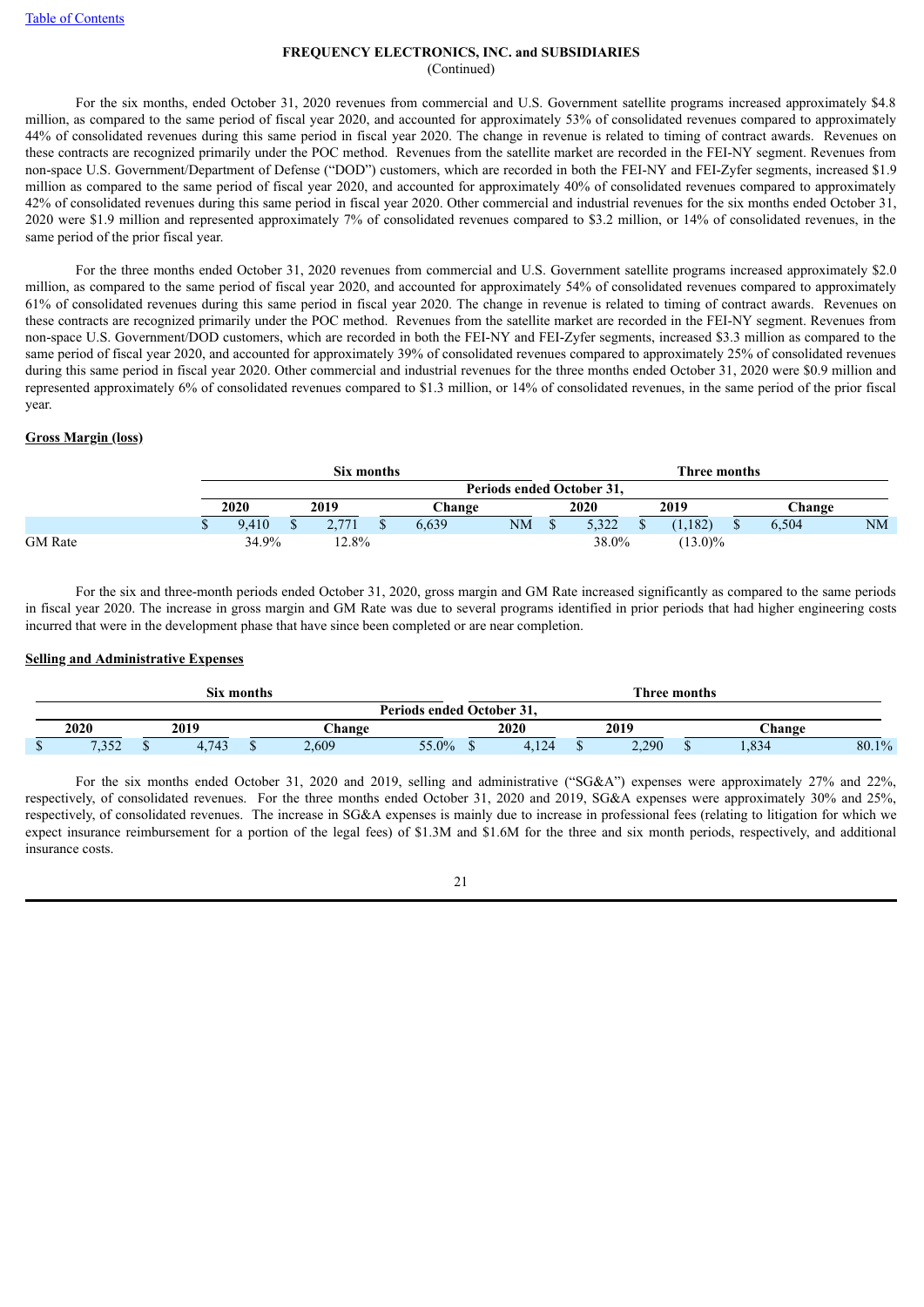## **Research and Development Expense**

|                           |  |      | Six months |          |                 | Three months |             |  |      |  |               |            |  |
|---------------------------|--|------|------------|----------|-----------------|--------------|-------------|--|------|--|---------------|------------|--|
| Periods ended October 31, |  |      |            |          |                 |              |             |  |      |  |               |            |  |
| 2020<br>2019              |  |      |            | hange:   |                 |              | <b>2020</b> |  | 2019 |  | <b>Change</b> |            |  |
| $\gamma$ 177<br>$\sim$ .1 |  | 1727 |            | (1, 554) | $7) \%$<br>(41) |              | 070         |  | ,450 |  | (471          | $(32.5)\%$ |  |

Research and development ("R&D") expenditures represent investments intended to keep the Company's products at the leading edge of time and frequency technology and enhance future competitiveness. The R&D rate for the six-month period ended October 31, 2020 was 8% of sales compared to 17% of sales for the same period of the previous fiscal year. The R&D rate for the three-month period ended October 31, 2020 was 7% of sales compared to 16% of sales for the same period of the previous fiscal year. The Company's R&D expense decreased year over year as previous R&D efforts have ended and turned into production; however, the Company plans to continue to invest in R&D to keep its products at the state of the art.

## **Operating Profit (Loss)**

|                           |  | $\sim$<br>Six months |               |       |            | Three months |                 |      |             |               |       |           |  |
|---------------------------|--|----------------------|---------------|-------|------------|--------------|-----------------|------|-------------|---------------|-------|-----------|--|
| Periods ended October 31, |  |                      |               |       |            |              |                 |      |             |               |       |           |  |
| 2020<br>2019              |  |                      | <b>Change</b> |       |            | 2020         |                 | 2019 |             | <b>Change</b> |       |           |  |
| (119)                     |  | (5,703)              |               | 5,584 | $(97.9)\%$ |              | 210<br>$\sim$ 1 |      | 4.922<br>ıд |               | 5.141 | <b>NM</b> |  |

The Company's results for the six and three-month periods ended October 31, 2020 reflect improvements in revenues, gross margin and GM rate. The Company is pleased with this trend. As referenced above by the percentages for the six and three-month periods ended October 31, 2020, operating profit (loss) has made a significant improvement from the same period of the prior fiscal year. Based upon our bookings and backlog we are expecting the improving trend to continue.

## **Other Income (Expense), net**

|                             |                           |      |  | Six months |  |        | Three months  |  |      |  |      |  |        |           |  |
|-----------------------------|---------------------------|------|--|------------|--|--------|---------------|--|------|--|------|--|--------|-----------|--|
|                             | Periods ended October 31, |      |  |            |  |        |               |  |      |  |      |  |        |           |  |
|                             |                           | 2020 |  | 2019       |  | Change |               |  | 2020 |  | 2019 |  | Change |           |  |
| Investment income           |                           | 157  |  | 224        |  | (67)   | $(29.9)\%$ \$ |  | 50   |  | 45   |  |        | 11.1%     |  |
| Interest expense            |                           | (75) |  | (50)       |  | (25)   | 50.0%         |  | (36) |  | (25) |  | (11)   | 44.0%     |  |
| Other income (expense), net |                           | 129  |  | 58         |  |        | <b>NM</b>     |  | 113  |  |      |  | 411    | <b>NM</b> |  |
|                             |                           | 211  |  | 232        |  | (21    | $(9.1)\%$ \$  |  | 127  |  | 22   |  | 105    | NΜ        |  |

Investment income is derived primarily from the Company's holdings of marketable securities. Earnings on securities may vary based on fluctuating interest rates, dividend payout levels, and the timing of purchases, sales, redemptions or maturities of securities. For the six-month period ended October 31, 2020 investment income includes a \$105,000 dividend from Morion, compared to a \$125,000 dividend from Morion in the same period in fiscal 2020.

## **Income Tax Provision**

| Six months                                        |      |    |      |    |   |        |                           | Three months |           |      |    |              |        |        |       |  |  |
|---------------------------------------------------|------|----|------|----|---|--------|---------------------------|--------------|-----------|------|----|--------------|--------|--------|-------|--|--|
|                                                   |      |    |      |    |   |        | Periods ended October 31, |              |           |      |    |              |        |        |       |  |  |
|                                                   | 2020 |    | 2019 |    |   | Change |                           | 2020         |           | 2019 |    |              | Change |        |       |  |  |
|                                                   |      | 25 | S    | 29 | S | (4)    | $(13.8)\%$ \$             |              | 17        | D    | 9. | S            | 8      |        | 88.9% |  |  |
|                                                   |      |    |      |    |   |        |                           | Six months   |           |      |    | Three months |        |        |       |  |  |
|                                                   |      |    |      |    |   |        |                           |              |           |      |    |              |        |        |       |  |  |
|                                                   |      |    |      |    |   |        | 2020                      |              | 2019      |      |    | 2020         |        | 2019   |       |  |  |
| Effective tax rate on pre-tax book income (loss): |      |    |      |    |   |        | 27.2%                     |              | $(0.5)\%$ |      |    | 4.9%         |        | (0.2)% |       |  |  |
|                                                   |      |    |      |    |   |        | 22                        |              |           |      |    |              |        |        |       |  |  |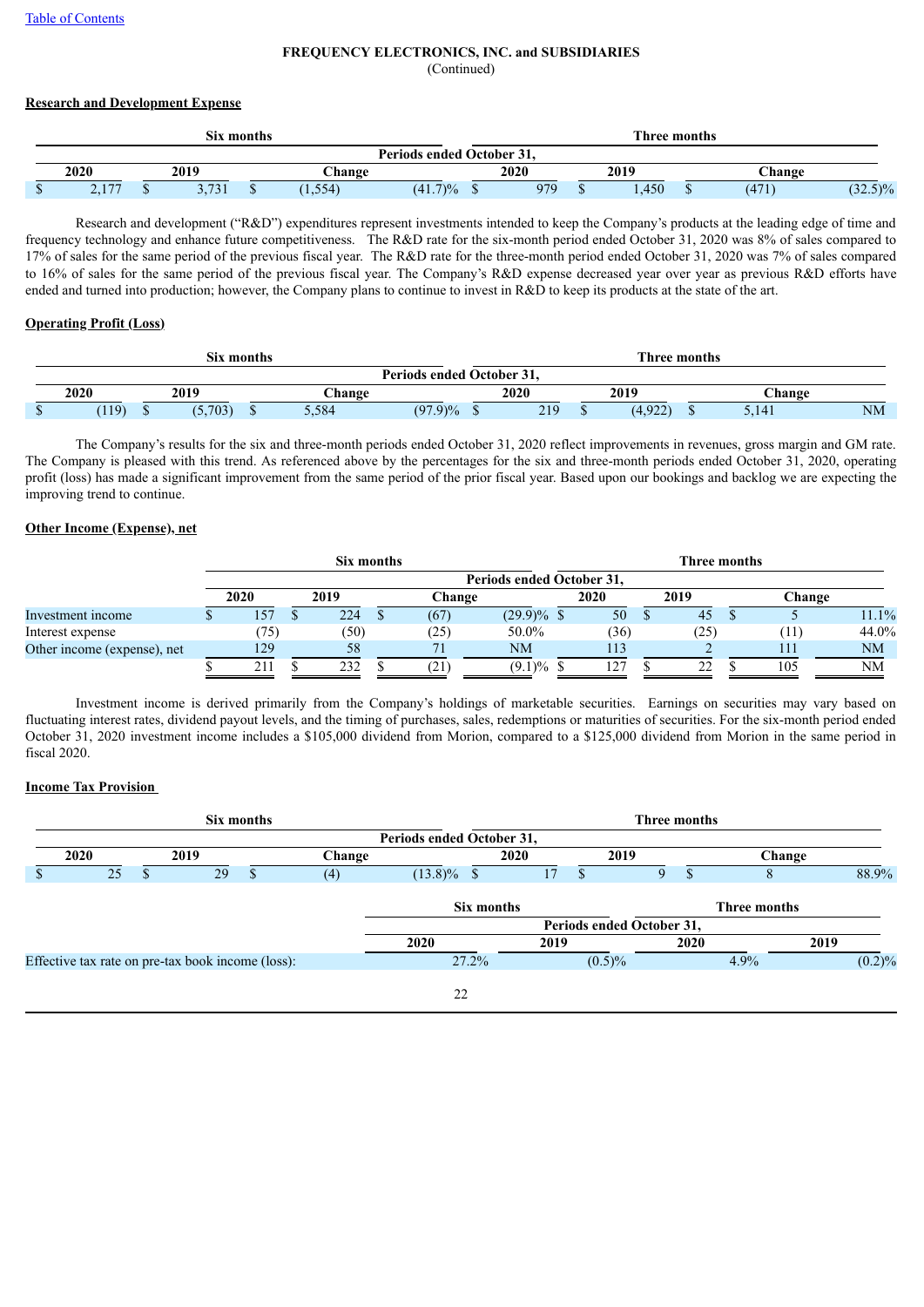The estimated annual effective tax rate for the fiscal year ending April 30, 2021 is 0%. This calculation reflects estimated income tax expense based on our current year annual pretax income forecast which is offset by the estimated change in the current year valuation allowance. The Company maintains a full valuation allowance against its deferred tax assets.

For the six months ended October 31, 2020, the Company recorded a discrete income tax provision of \$25,000, which primarily consisted of an accrual of interest for unrecognized tax benefits. For the six months ended October 31, 2019, the Company recorded a discrete income tax provision of \$28,900, which primarily consisted of an accrual of interest for unrecognized tax benefits.

For the three months ended October 31, 2020, the Company recorded an income tax provision of \$17,000, which included a discrete income tax provision of \$9,000 primarily related to an accrual of interest for unrecognized tax benefits. For the three months ended October 31, 2019, the Company recorded a discrete income tax provision of \$9,000, which primarily consisted of an accrual of interest for unrecognized tax benefits.

The effective tax rate for the six months ended October 31, 2020 is an income tax provision of 27.2% on pretax income of \$92,000 compared to an income tax provision of (0.5)% on a pretax loss of \$5,471,000 in the comparable prior fiscal year period. The effective tax rate for the six months ended October 31, 2020 differs from the U.S. statutory rate of 21% primarily due to state taxes, a discrete income tax provision related to the accrual of interest for unrecognized tax benefits, and domestic losses for which the Company is not recognizing an income tax benefit.

The effective tax rate for the three months ended October 31, 2020 is an income tax provision of 4.9% on pretax income of \$346,000 compared to an income tax provision of (0.2)% on a pretax loss of \$4,900,000 in the comparable prior fiscal year period. The effective tax rate for the three months ended October 31, 2020 differs from the U.S. statutory rate of 21% primarily due to state taxes, a discrete income tax provision related to the accrual of interest for unrecognized tax benefits, and domestic losses for which the Company is not recognizing an income tax benefit.

## LIQUIDITY AND CAPITAL RESOURCES

The Company's consolidated balance sheet continues to reflect a strong working capital position of \$39.7 million at October 31, 2020 and \$38.3 million at April 30, 2020. Included in working capital at October 31, 2020 and April 30 2020 is \$13.6 million and \$14.4 million, respectively, consisting of cash, cash equivalents, and marketable securities. The Company's current ratio at October 31, 2020 was 4.5 to 1 compared to 3.9 to 1 as of April 30, 2020.

Net cash provided by operating activities for the six months ended October 31, 2020 was \$1.9 million compared to \$180,000 in the comparable prior fiscal 2020 period. The increase cash flow in the fiscal 2021 period resulted mainly due to the net income in the current fiscal year period as compared to a net loss in the prior fiscal year, as well as an increase in accounts receivable balances offset by a decrease in inventory amounts. For the sixmonth periods ended October 31, 2020 and 2019, the Company incurred approximately \$2.6 million and \$3.9 million, respectively, of non-cash operating expenses including ROU assets and liabilities for leases, loss provision accrual, depreciation and amortization, inventory reserve adjustments, and accruals for employee benefit programs.

Net cash used in investing activities for the six months ended October 31, 2020 was \$200,000 compared to \$1.3 million for the six months ended October 31, 2019. During the six months ended October 31, 2020 approximately \$900,000 of marketable securities were purchased compared to \$2.5 million for the same period of fiscal 2020. The Company acquired property, plant and equipment in the amount of approximately \$800,000 for the sixmonth period ended October 31, 2020 compared to \$1.3 million for the six-month period ended October 31, 2019. The Company may continue to invest in cash equivalents as dictated by its investment strategy.

Net cash used in financing activities for the six months ended October 31, 2020 was approximately \$2.0 million related to the repayment of the PPP Loan and the amounts borrowed against the Company's line of credit with UBS Bank USA. There was no cash used in financing activities for the six months ended October 31, 2019.

The Company has been authorized by its Board to repurchase up to \$5 million worth of shares of its common stock when appropriate opportunities arise. As of October 31, 2020, the Company has repurchased approximately \$4 million of its common stock out of the \$5 million authorization. For the six months ended October 31, 2020 and 2019 there were no repurchases of shares.

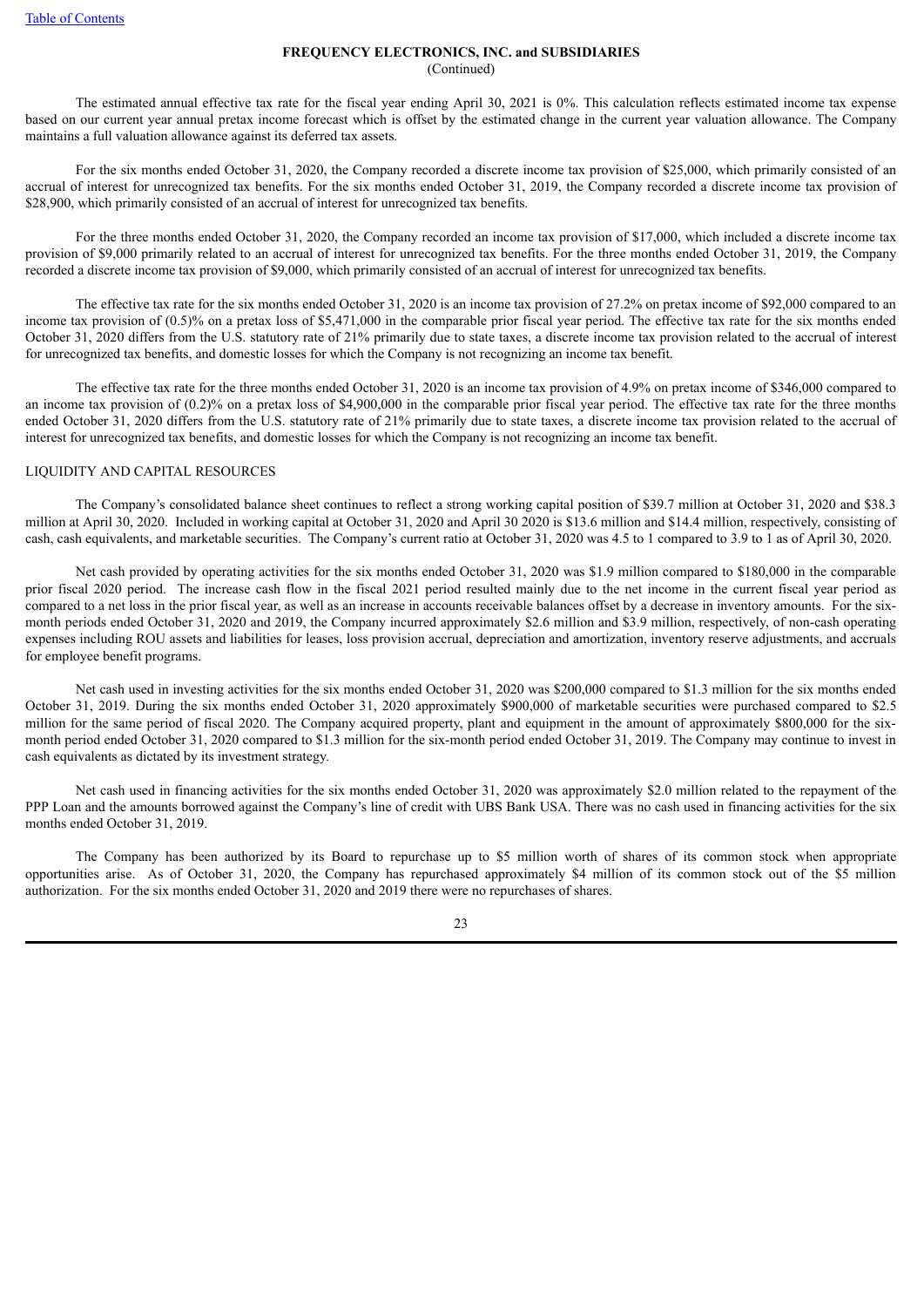The Company will continue to expend resources to develop, improve and acquire products for space applications, guidance and targeting systems, and communication systems which management believes will result in future growth and profitability. The Company anticipates securing additional customer funding for a portion of its R&D activities and will allocate internal funds depending on market conditions and identification of new opportunities. The Company expects internally generated cash will be adequate to fund these R&D efforts. The Company may also pursue acquisitions to expand its range of products and may use internally generated cash and external funding in connection with such acquisitions.

As of October 31, 2020, the Company's consolidated funded backlog was approximately \$42 million compared to \$36 million at April 30, 2020, the end of fiscal 2020. Approximately 79% of this backlog is expected to be realized in the next twelve months. As of October 31, 2020, there are no amounts included in backlog under cost-plus fixed-fee ("CPFF") contracts that have not been funded. The Company excludes from backlog any contracts or awards for which it has not received authorization to proceed. On fixed price contracts, the Company excludes any unfunded portion. Over time, as partially funded contracts become fully funded, the Company will add the additional funding to its backlog. The backlog is subject to change for various reasons, including possible cancellation of orders, change orders, terms of the contracts and other factors beyond the Company's control. Accordingly, the backlog is not necessarily indicative of the revenues or profits (losses) which may be realized when the results of such contracts are reported.

The Company believes that its liquidity is adequate to meet its operating and investment needs through at least December 11, 2021 and the foreseeable future.

## **Off-Balance Sheet Arrangements**

The Company does not have any off-balance sheet arrangements, that have or are reasonably likely to have a current or future effect on the Company's financial condition, changes in financial condition, revenues or expenses, results of operations, liquidity, capital expenditures or capital resources that is material to investors.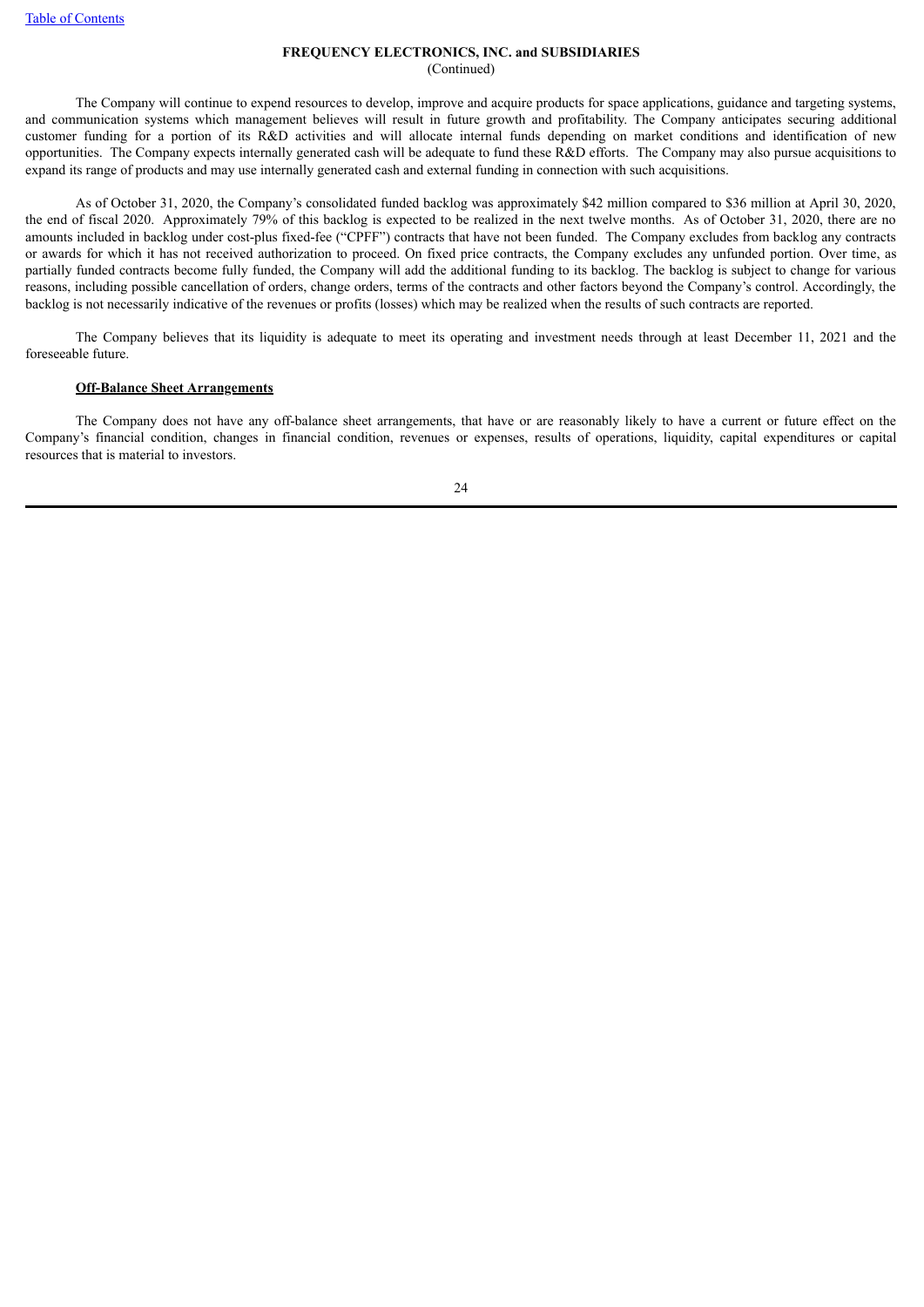#### <span id="page-24-0"></span>**Item 3. Quantitative and Qualitative Disclosures about Market Risk**

Not applicable to smaller reporting companies.

#### <span id="page-24-1"></span>**Item 4. Controls and Procedures**

#### Evaluation of Disclosure Controls and Procedures

The Company's management, with the participation of the Company's chief executive officer and chief financial officer, has evaluated the effectiveness of the Company's disclosure controls and procedures (as such term is defined in Rules  $13a-15(e)$  and  $15d-15(e)$  under the Securities Exchange Act of 1934, as amended (the "Exchange Act")) as of the end of the period covered by this report. Based on their evaluation, the Company's chief executive officer and chief financial officer have concluded that, as of October 31, 2020, the Company's disclosure controls and procedures were effective.

There are inherent limitations to the effectiveness of any system of disclosure controls and procedures, including the possibility of human error and the circumvention or overriding of the controls and procedures. Accordingly, even effective disclosure controls and procedures can only provide reasonable assurance of achieving their control objectives.

#### Changes in Internal Control over Financial Reporting

There were no changes in the Company's internal control over financial reporting (as such term is defined in Rules 13a-15(f) and 15d-15(f) under the Exchange Act) during the three months ended October 31, 2020 to which this report relates that have materially affected, or are reasonably likely to materially affect, the Company's internal control over financial reporting.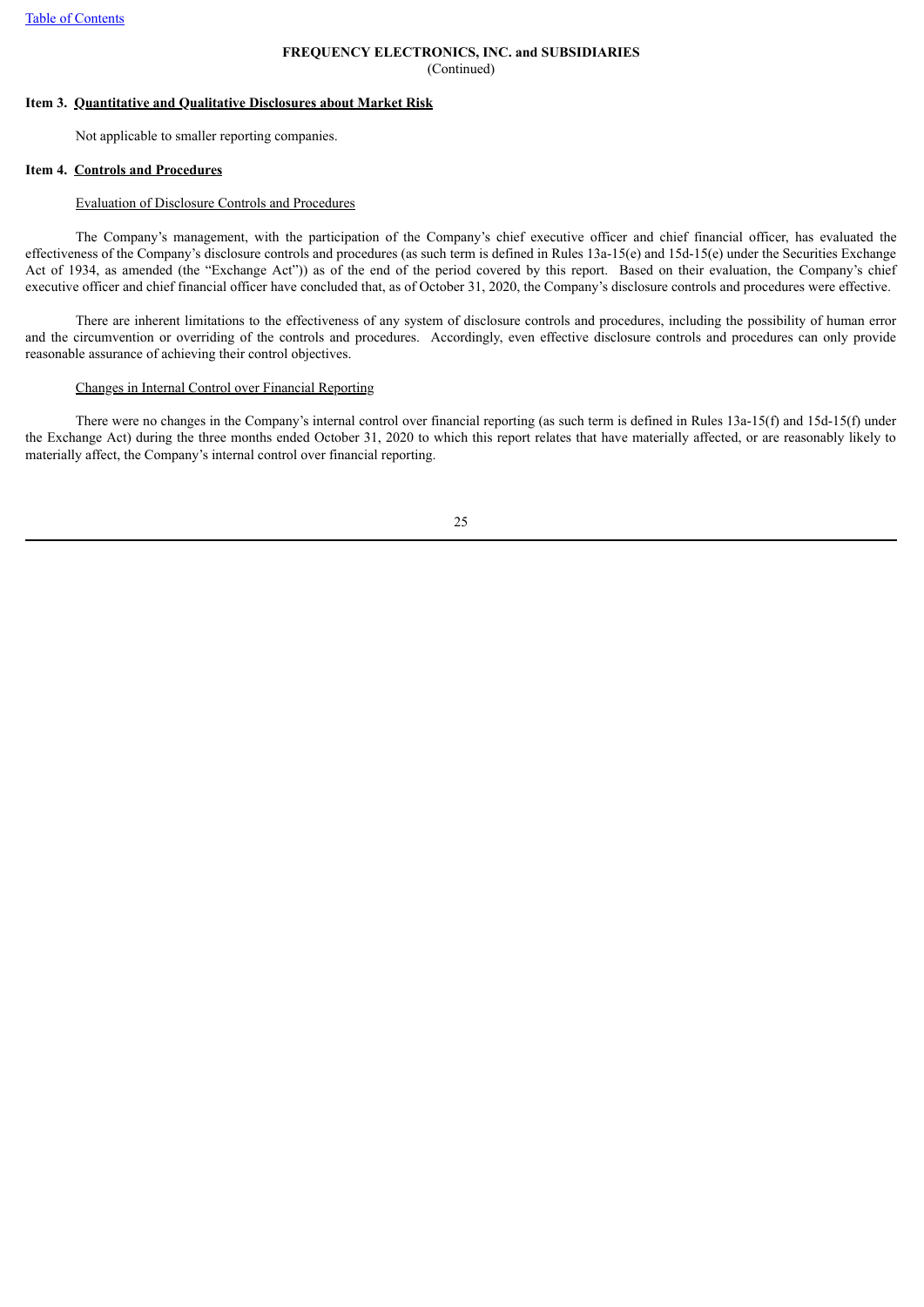## **PART II. OTHER INFORMATION**

#### <span id="page-25-0"></span>**Item 1. Legal Proceedings**

On January 28, 2020, Martin B. Bloch, the former Chief Scientist of the Company and a former member of the Company's Board, filed a complaint against the Company and Jonathan Brolin, Lance W. Lord, Russell M. Sarachek, Richard Schwartz and Stanton D. Sloane, each in their capacity as members of the Board (collectively, the "Director Defendants"), in the Supreme Court of the State of New York, County of Nassau (*Bloch v. Frequency Electronics, Inc., et al*., Index No. 601369/2020 (N.Y. Sup. Ct. filed Jan. 28, 2020)). Mr. Bloch seeks compensatory damages and costs and attorney's fees, among other things, based on allegations that he was wrongfully terminated "for cause" pursuant to his employment agreement, dated March 17, 2008, and that the Company and the Director Defendants discriminated against him based on his age. Mr. Bloch had originally also sought a declaratory judgment and claims for damage to his reputation and a derivative claim on behalf of the Company alleging that the Director Defendants breached their fiduciary duty in rendering their decision to terminate Mr. Bloch's employment with the Company. However, Mr. Bloch removed those claims from a subsequently filed amended complaint after the Company and the Director Defendants moved to dismiss them. On June 11, 2020, the Company and the Director Defendants filed their answer to the amended complaint. Mr. Bloch filed a motion for summary judgment on June 23, 2020, which the Company and the Director Defendants opposed on July 10, 2020. Mr. Bloch's motion seeks an order that the Company is liable for breach of his employment agreement because he purportedly resigned from the Company before he was terminated. On July 10, 2020, the Company and the Director Defendants opposed Mr. Bloch's motion and also filed a motion for summary judgment seeking the dismissal of all claims in Mr. Bloch's amended complaint. On September 23, 2020, the Court denied Mr. Bloch's motion for summary judgment. It also granted the Company and the Director Defendants' motion for summary judgment as to all claims, except for one claim for breach of contract against the Company. On October 23, 2020, the Company filed a brief with the Appellate Division, Second Department, seeking a reversal of the lower court's order to the extent that it denied the Company's summary judgment motion on the breach of contract claim. Mr. Bloch filed its responsive brief on November 20, 2020. The appeal is currently pending. The Company believes that the Board was justified in its decision to terminate Mr. Bloch "for cause" and that Mr. Bloch's single surviving claim is entirely without merit. The Company intends to vigorously defend against all of Mr. Bloch's allegations. At this time, the Company does not have sufficient information to determine whether liability, if any, arising out of these matters is probable or the possible loss, if any, which could result from an unfavorable outcome arising out of these matters.

In addition, Mr. Bloch sought to initiate two arbitration proceedings under the AAA Rules (*Bloch v. Frequency Electronics, Inc., the* Compensation Committee of the Board of Directors of Frequency Electronics, Inc., and the Deferred Compensation Plan Agreement Dated March 7, *2008*). One arbitration is brought under a deferred compensation agreement dated March 27, 1980 and the other under a second amended and restated deferred compensation agreement, dated March 7, 2008. Bloch submitted his Statements of Claim in both arbitrations on May 4, 2020. In both proceedings, Mr. Bloch claims that defendants violated ERISA rules by denying him deferred compensation benefits. He seeks an award for allegedly past due deferred compensation benefits plus interest, clarification as to his future rights to deferred compensation benefits, and attorneys' fees and costs.

On June 2, 2020, the Company filed a petition for a stay of arbitration and related declaratory relief against Mr. Bloch, in the Supreme Court of the State of New York, New York County (*Frequency Electronics, Inc. v. Martin B. Bloch*, Index No. 652191/2020 (N.Y. Sup. Ct. filed June 2, 2020)). The Company claims that Mr. Bloch may not arbitrate his claims for deferred compensation because he did not timely appeal the Company's denial of those claims, and because he failed to comply with the arbitration procedures in the applicable deferred compensation agreement. Mr. Bloch filed a motion on June 16, 2020 seeking a change of venue to the County of Nassau, which the Company opposed on July 7, 2020. The Court granted Mr. Bloch's motion on September 8, 2020. The case was therefore transferred to the County of Nassau, and assigned to the same Judge hearing the other cases between the parties. At this time, the Company does not have sufficient information to determine the likelihood of success of this petition.

On June 5, 2020, Mr. Bloch filed a petition against the Company, the Compensation Committee of the Company's Board of Directors, and the Deferred Compensation Plan Agreement Dated March 7, 2008, as amended ("Respondents"), for the appointment of an arbitrator in one of the arbitration proceedings that Mr. Bloch sought to initiate. The petition was filed in the Supreme Court of the State of New York, County of Nassau *(Bloch v. Frequency Electronics, Inc. et al.,* Index No. 605380/2020 (N.Y. Sup. Ct. filed June 5, 2020)). On June 22, 2020, Respondents moved to dismiss Mr. Bloch's petition, and he opposed the Company's motion on July 2, 2020. The motion is currently pending. On September 11, 2020, the Court granted Respondents' application for an interim stay of the arbitration pending the Court's determination of the Company's petition for a stay of arbitration (described above), Mr. Bloch's petition for the appointment of an arbitrator, and other outstanding motions. Respondents dispute all of Bloch's claims and intend to continue to vigorously defend the Company in this special proceeding. The likelihood of any outcome of this proceeding cannot be determined at this time.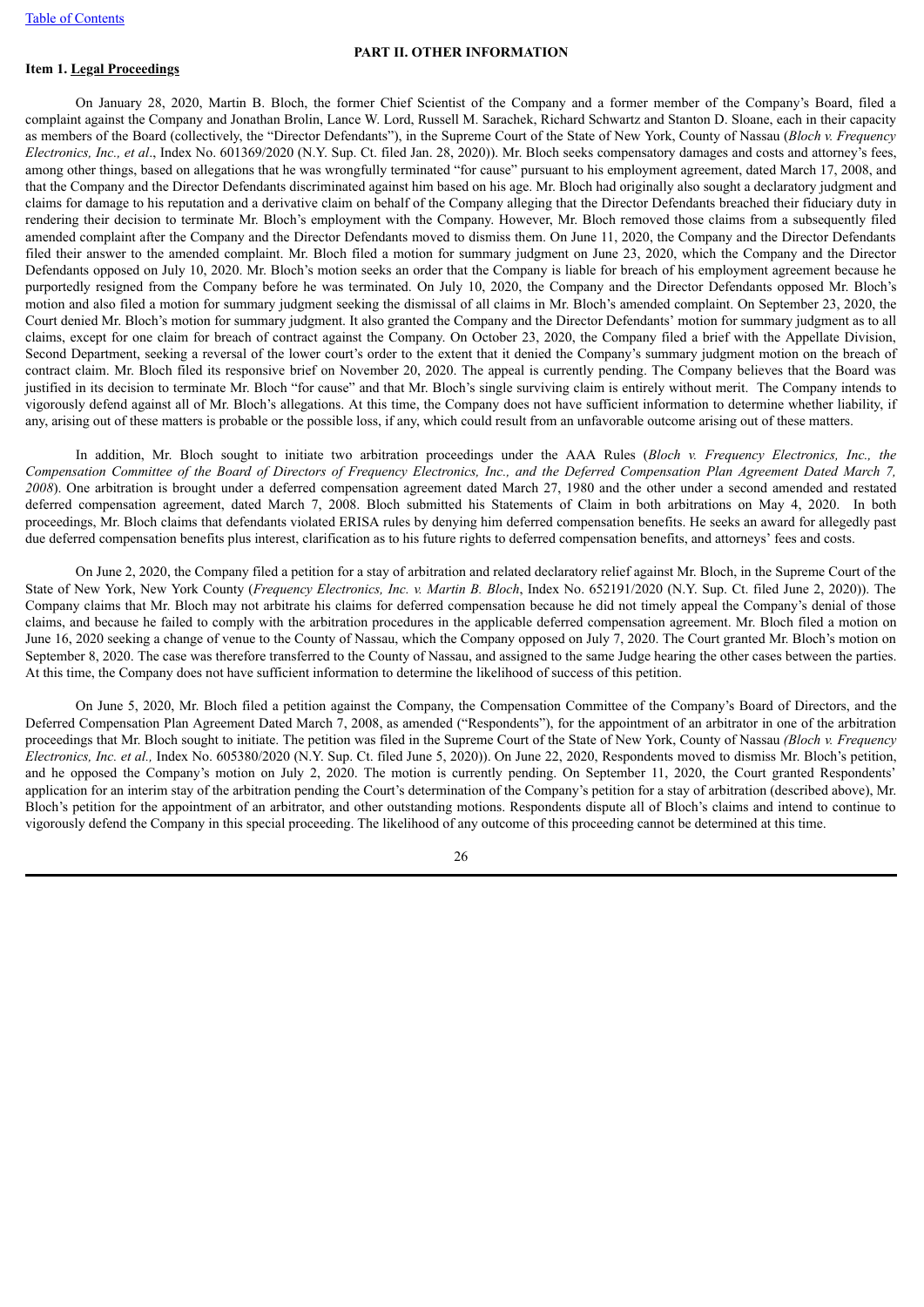## Table of [Contents](#page-1-0)

## <span id="page-26-0"></span>**Item 6. Exhibits**

- 31.1 Certification by the Chief Executive Officer pursuant to Rule 13a-14(a) or 15d-14(a) under the Securities Exchange Act of 1934, as adopted pursuant to Section 302 of the [Sarbanes-Oxley](#page-28-0) Act of 2002.
- 31.2 Certification by the Chief Financial Officer pursuant to Rule 13a-14(a) or 15d-14(a) under the Securities Exchange Act of 1934, as adopted pursuant to Section 302 of the [Sarbanes-Oxley](#page-29-0) Act of 2002.
- 32 Certifications by the Chief Executive Officer and Chief Financial Officer pursuant to 18 U.S.C. Section 1350, as adopted pursuant to Section 906 of the [Sarbanes-Oxley](#page-30-0) Act of 2002.
- 101- The following materials from the Frequency Electronics, Inc. Quarterly Report on Form 10-Q for the quarter ended October 31, 2020 formatted in eXtensible Business Reporting Language (XBRL): (i) Condensed Consolidated Balance Sheets, (ii) Condensed Consolidated Statements of Operations and Comprehensive Loss, (iii) Condensed Consolidated Statements of Cash Flows, (iv) Condensed Consolidated Statements of Changes in Stockholders' Equity and (v) Notes to Condensed Consolidated Financial Statements.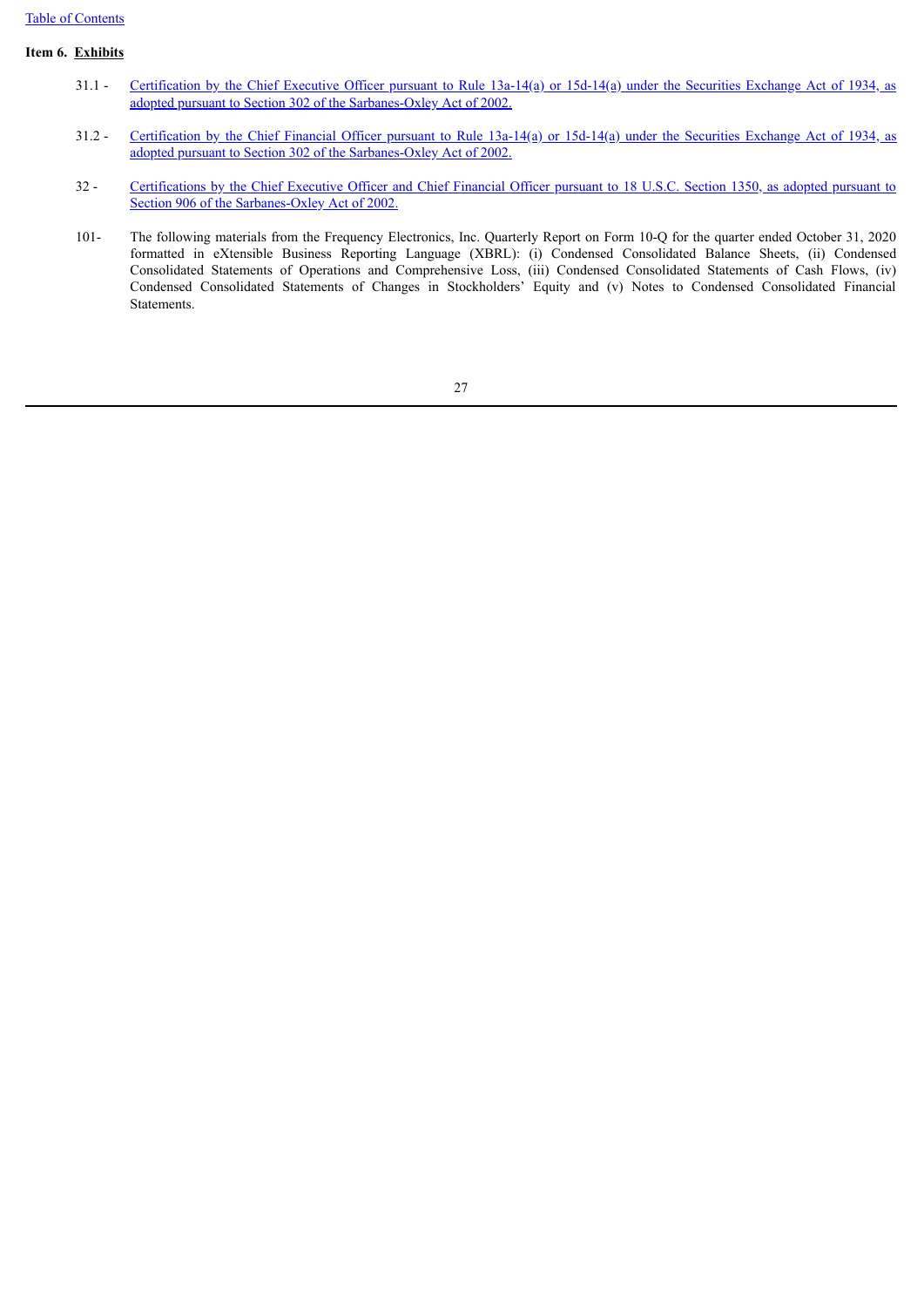## **SIGNATURES**

<span id="page-27-0"></span>Pursuant to the requirements of the Securities Exchange Act of 1934, the Registrant has duly caused this report to be signed on its behalf by the undersigned, thereunto duly authorized.

## **FREQUENCY ELECTRONICS, INC.** (Registrant)

Date: December 11, 2020 By: /s/ Steven L. Bernstein Steven L. Bernstein Chief Financial Officer, Secretary and Treasurer Signing on behalf of the registrant and as principal financial officer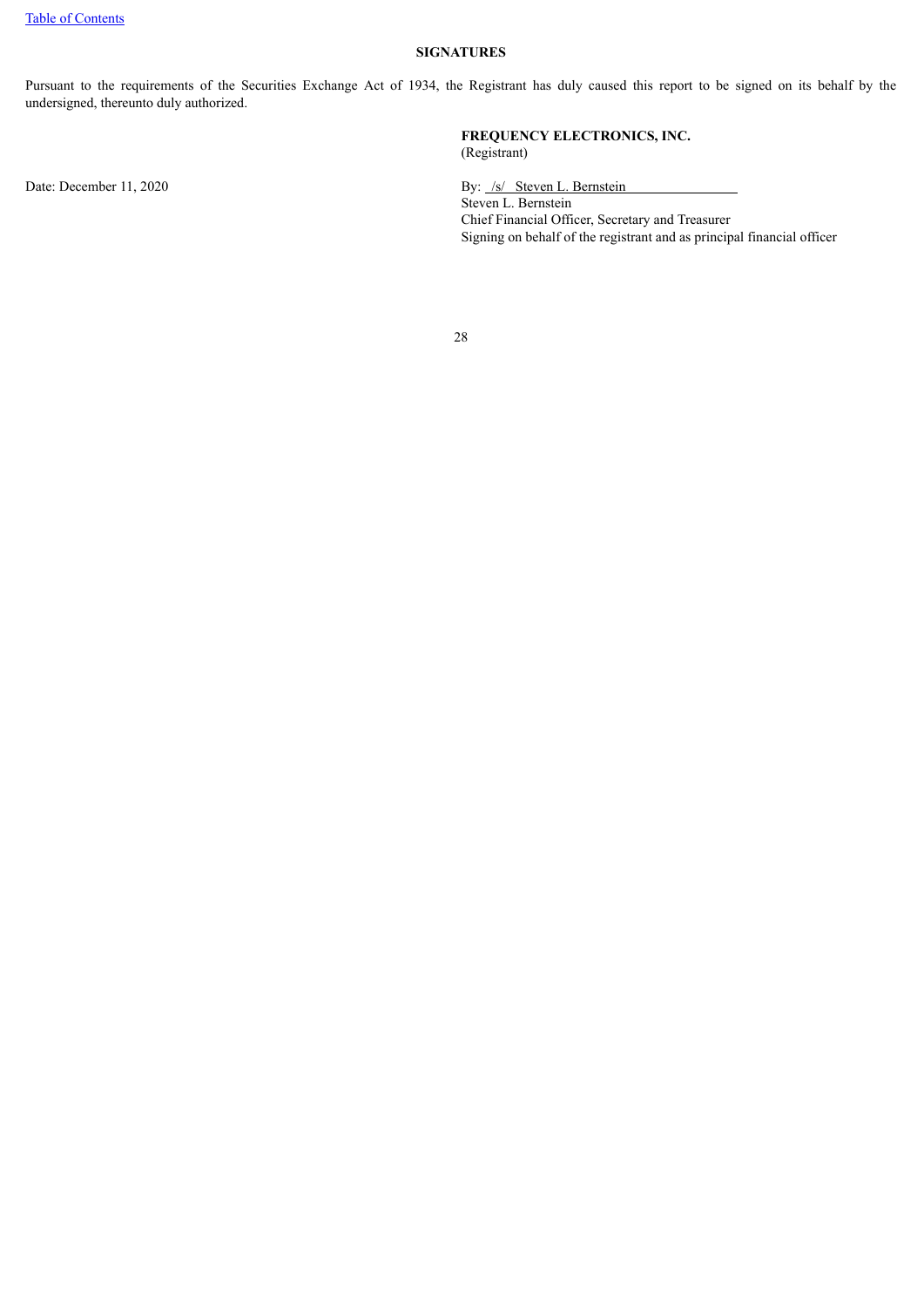## **CERTIFICATION PURSUANT TO SECTION 302 OF THE SARBANES-OXLEY ACT OF 2002**

<span id="page-28-0"></span>I, Stanton Sloane, certify that:

1. I have reviewed this quarterly report on Form 10-Q of Frequency Electronics, Inc.;

2. Based on my knowledge, this report does not contain any untrue statement of a material fact or omit to state a material fact necessary to make the statements made, in light of the circumstances under which such statements were made, not misleading with respect to the period covered by this report;

3. Based on my knowledge, the financial statements, and other financial information included in this report, fairly present in all material respects the financial condition, results of operations and cash flows of the registrant as of, and for, the periods presented in this report;

4. The registrant's other certifying officer and I are responsible for establishing and maintaining disclosure controls and procedures (as defined in Exchange Act Rules 13a-15(e) and 15d-15(e)) and internal control over financial reporting (as defined in Exchange Act Rules 13a-15(f) and 15d-15(f)) for the registrant and have:

(a) Designed such disclosure controls and procedures, or caused such disclosure controls and procedures to be designed under our supervision, to ensure that material information relating to the registrant, including its consolidated subsidiaries, is made known to us by others within those entities, particularly during the period in which this report is being prepared;

(b) Designed such internal control over financial reporting, or caused such internal control over financial reporting to be designed under our supervision, to provide reasonable assurance regarding the reliability of financial reporting and the preparation of financial statements for external purposes in accordance with generally accepted accounting principles;

(c) Evaluated the effectiveness of the registrant's disclosure controls and procedures and presented in this report our conclusions about the effectiveness of the disclosure controls and procedures, as of the end of the period covered by this report based on such evaluation; and

(d) Disclosed in this report any change in the registrant's internal control over financial reporting that occurred during the registrant's most recent fiscal quarter (the registrant's fourth fiscal quarter in the case of an annual report) that has materially affected, or is reasonably likely to materially affect, the registrant's internal control over financial reporting; and

5. The registrant's other certifying officer and I have disclosed, based on our most recent evaluation of internal control over financial reporting, to the registrant's auditors and the audit committee of the registrant's board of directors (or persons performing the equivalent functions):

(a) All significant deficiencies and material weaknesses in the design or operation of internal control over financial reporting which are reasonably likely to adversely affect the registrant's ability to record, process, summarize and report financial information; and

(b) Any fraud, whether or not material, that involves management or other employees who have a significant role in the registrant's internal control over financial reporting.

/s/ Stanton Sloane December 11, 2020 Stanton Sloane President and Chief Executive Officer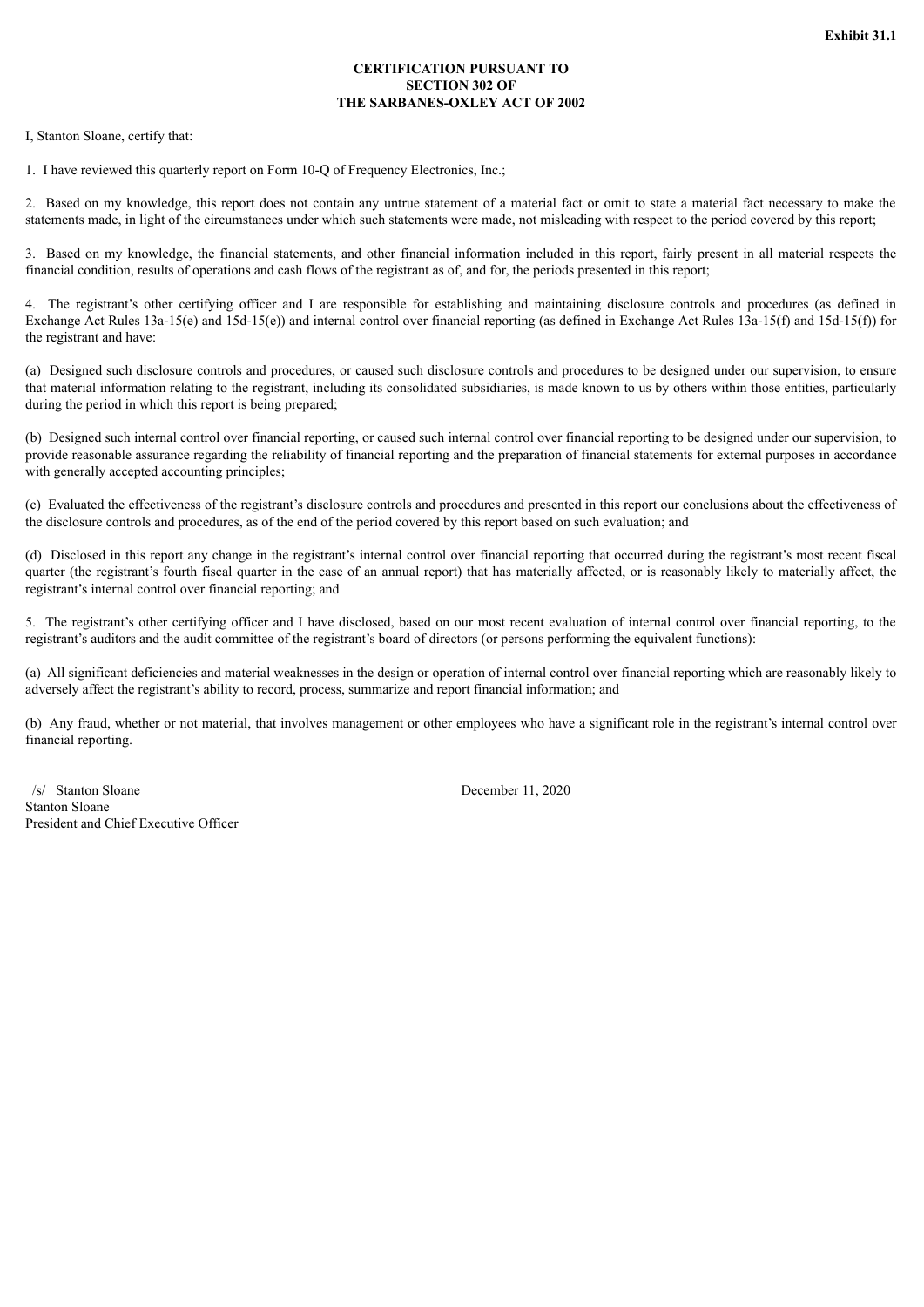## **CERTIFICATION PURSUANT TO SECTION 302 OF THE SARBANES-OXLEY ACT OF 2002**

<span id="page-29-0"></span>I, Steven L. Bernstein, certify that

1. I have reviewed this quarterly report on Form 10-Q of Frequency Electronics, Inc.;

2. Based on my knowledge, this report does not contain any untrue statement of a material fact or omit to state a material fact necessary to make the statements made, in light of the circumstances under which such statements were made, not misleading with respect to the period covered by this report;

3. Based on my knowledge, the financial statements, and other financial information included in this report, fairly present in all material respects the financial condition, results of operations and cash flows of the registrant as of, and for, the periods presented in this report;

4. The registrant's other certifying officer and I are responsible for establishing and maintaining disclosure controls and procedures (as defined in Exchange Act Rules 13a-15(e) and 15d-15(e)) and internal control over financial reporting (as defined in Exchange Act Rules 13a-15(f) and 15d-15(f)) for the registrant and have:

(a) Designed such disclosure controls and procedures, or caused such disclosure controls and procedures to be designed under our supervision, to ensure that material information relating to the registrant, including its consolidated subsidiaries, is made known to us by others within those entities, particularly during the period in which this report is being prepared;

(b) Designed such internal control over financial reporting, or caused such internal control over financial reporting to be designed under our supervision, to provide reasonable assurance regarding the reliability of financial reporting and the preparation of financial statements for external purposes in accordance with generally accepted accounting principles;

(c) Evaluated the effectiveness of the registrant's disclosure controls and procedures and presented in this report our conclusions about the effectiveness of the disclosure controls and procedures, as of the end of the period covered by this report based on such evaluation; and

(d) Disclosed in this report any change in the registrant's internal control over financial reporting that occurred during the registrant's most recent fiscal quarter (the registrant's fourth fiscal quarter in the case of an annual report) that has materially affected, or is reasonably likely to materially affect, the registrant's internal control over financial reporting; and

5. The registrant's other certifying officer and I have disclosed, based on our most recent evaluation of internal control over financial reporting, to the registrant's auditors and the audit committee of the registrant's board of directors (or persons performing the equivalent functions):

(a) All significant deficiencies and material weaknesses in the design or operation of internal control over financial reporting which are reasonably likely to adversely affect the registrant's ability to record, process, summarize and report financial information; and

(b) Any fraud, whether or not material, that involves management or other employees who have a significant role in the registrant's internal control over financial reporting.

/s/ Steven L. Bernstein December 11, 2020 Steven L. Bernstein Chief Financial Officer, Secretary and Treasurer